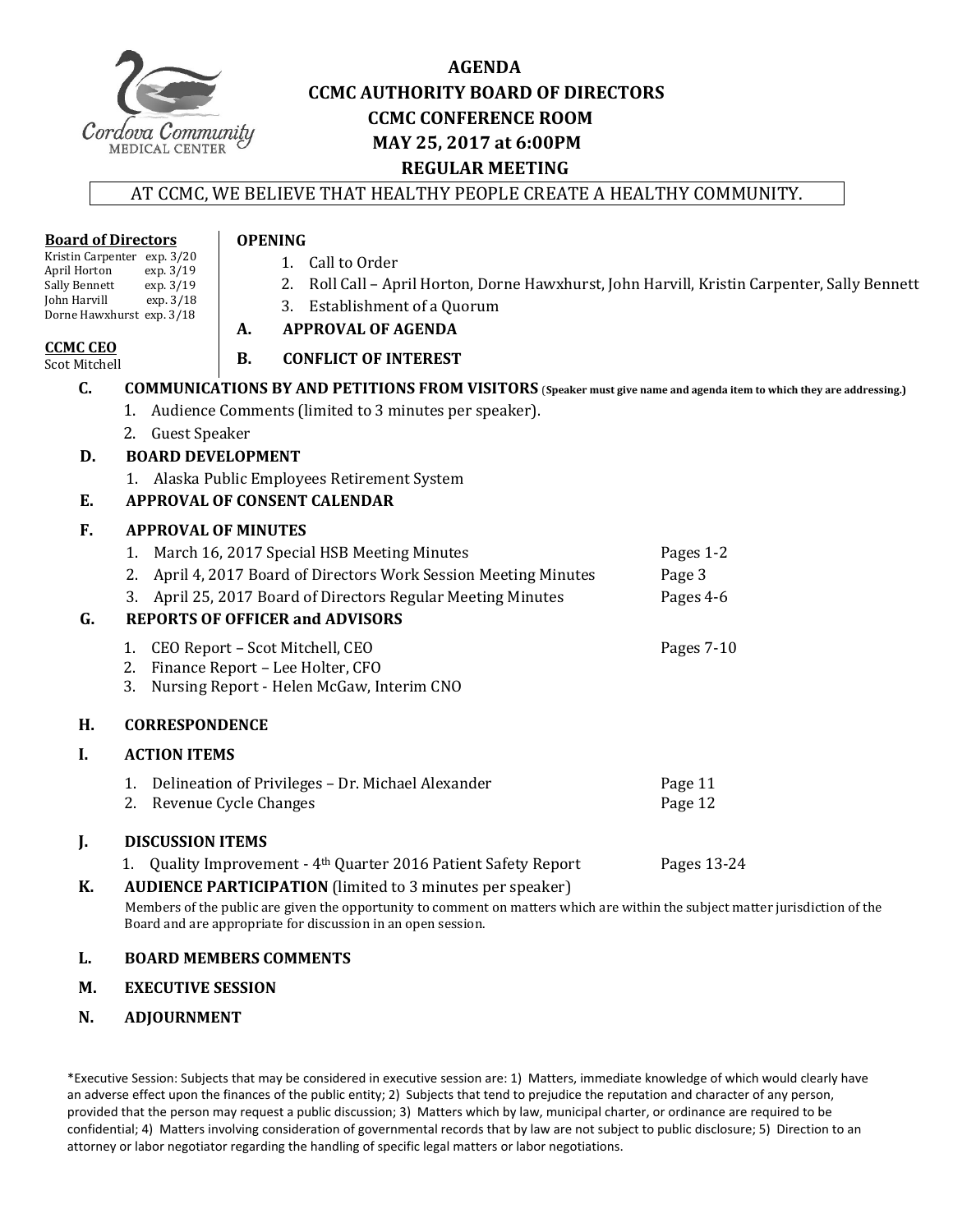# **Minutes CCMC Authority Board of Directors CCMC Conference Room March 16, 2017 at 6:00pm Special Meeting**

#### **CALL TO ORDER AND ROLL CALL –**

**Roll Call ~ Scot Mitchell** called the Special Board meeting to order at 6:00pm. Board members present: **April Horton, Dorne Hawxhurst, and John Harvill.**  Members Absent: **Sally Bennett and Kristin Carpenter.**  A quorum was established. 3 members present; 2 member absent.

#### **A. APPROVAL OF AGENDA**

**M/ Harvill S/ Hawxhurst** "I move to approve the Agenda."

#### **B. CONFLI CT OF I NTEREST** ~ None

#### **C. COMMUNI CATI ONS BY AND PETI TI ONS FROM VI SI TORS** ~ None

- **Guest Speakers**
- **Audience Comments**

#### **D. ACTI ON I TEMS**

#### **1. Board Member Conflict of I nterest Attestation**

John Harvill, and April Horton signed. Dorne Hawxhurst, Sally Bennett, and Kristin Carpenter still need to sign the Conflict of Interest/Confidentiality form.

#### **2. Election of Officers**

After a round table discussion, the Board members present opted to wait until the remaining Board Members are present to hold the Election of Officers.

#### **3. Update CCMC Authorized Check Signers**

**M/ Harvill S/ Horton** "I move to approve the resolution of the Authority Board of Directors of the Cordova Community Medical Center designating the representatives authorized for signing checks, non-check payroll tax payment, and cash transfers for Cordova Community Medical Center as Scot Mitchell, Lisa Cuff, John Harvill and April Horton."

#### **E. DI SCUSSI ON I TEMS**

After a round table discussion with the three Board Members present it was recommended that the Authority Board of Directors meeting be scheduled later in the month to give the Finance Department ample time to provide the monthly financial data.

**The next meeting will be Tuesday, April 25, 2017 at 6:30pm**.

Board members were informed that there are binders that are being prepared for each of them. One will have general board information, board training, Alaska Open Meetings Act, EMTALA, HIPAA, Roberts Rules to name a few. The second binder will have information specific to CCMC such as, LTC, CAH and Fire, Life and Safety surveys; 2017 Budget Narrative; Board related policies; HSB Bylaws; MedStaff Bylaws; CHNA Survey Findings and Assessment and 2016 Financial information.

#### **F. AUDI ENCE PARTI CI PATI ON** ~ None

- **G. BOARD MEMBERS COMMENTS** ~ None
- **H. EXECUTI VE SESSI ON**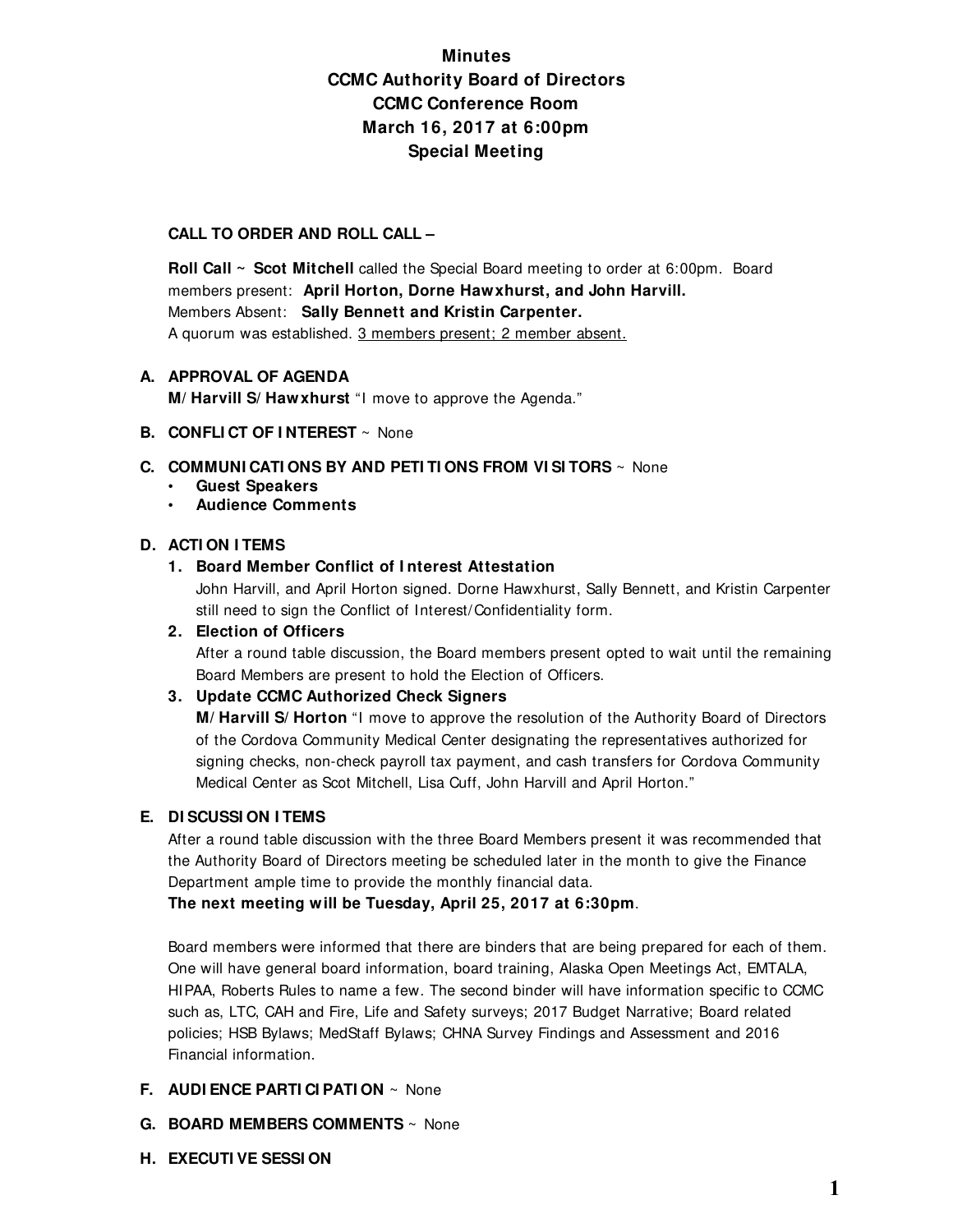#### **I.** ADJOURNMENT -

M/Hawxhurst S/Horton "I Move to adjourn the meeting." **Scot Mitchell** declared the meeting adjourned at 6:43pm.

**Prepared by: Faith Wheeler-Jeppson**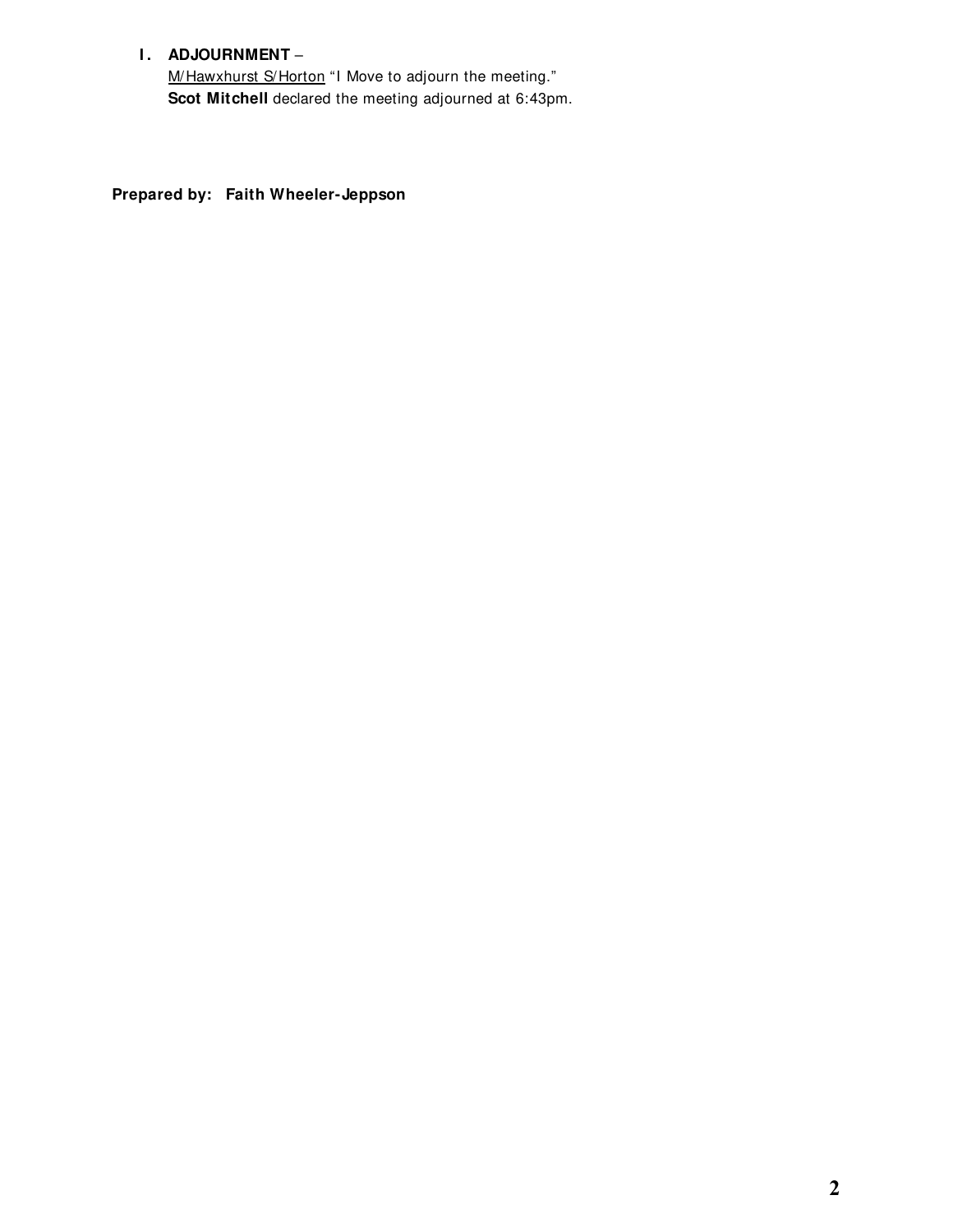

# **AGENDA CCMC AUTHORITY BOARD OF DIRECTORS CCMC CONFERENCE ROOM April 4, 2017 at 6:30PM WORKSESSION MEETING**

#### AT CCMC, WE BELIEVE THAT HEALTHY PEOPLE CREATE A HEALTHY COMMUNITY.

#### **Board of Directors**

### **OPENING**

- April Horton Dorne Hawxhurst John Harvill Kristin Carpenter Sally Bennett
- A. Call to Order
- **B.** Roll Call April Horton, Dorne Hawxhurst, John Harvill, Kristin Carpenter, Sally Bennett Members present: April Horton, Dorne Hawxhurst, John Harvill, Kristin Carpenter and Sally Bennett

# **CCMC CEO**

Scot Mitchell

#### **C. WORKSESSION TOPIC**

**1. Governance Roles & Responsibilities Training**

#### **The Board members introduced themselves and explained why they wanted to be on the CCMC Board.**

April Horton  $\sim$  What motivated me was previously working at a hospital and wanting to be the voice of the people of the town and see if I can help make a change for the better.

Sally Bennett  $\sim$  I've lived in Cordova for almost 3 years, what motivated me is that I had my baby here 8 months ago and the care that I received here was very good. Then 4 months ago we were admitted and the care again was amazing. I want everyone to know that our hospital provides great care.

Kristin Carpenter  $\sim$  When I was on the City Council I was advocating for a separate hospital board and said that if they ever got one I would serve on it. And I think that this hospital is a critical element of the community and people make decisions on whether they want to live here based on whether they can get good healthcare.

John Harvill  $\sim$  I decided to run for the board because I remember the chaos several years ago when people were getting involved in running the hospital and not letting management run it. In the meantime, I have been encouraging all of the doctors and nurses that have said that they wanted to be fulltime to be fulltime in this community. With Scot's leadership, I think that it's starting to pay off.

Dorne Hawxhurst  $\sim$  I work as an attorney for the State of Alaska for the Court System, I was motivated to run based on my background and understanding healthcare operations and as a healthcare advocate and to support and improve this place to be the first choice for healthcare in Cordova.

#### Ron Vigus with OHR introduced himself and gave his credentials to the new board members as well as an **explanation of the services provided by Quorum. Ron then provided a presentation to the new Authority Board Members on the Roles and Responsibilities of the board.**

The board continued an open dialogue regarding what they individually would like to see at upcoming meetings such as Board goals, rewriting Board Bylaws, Financials, Board Training, a conversation with NVE/Ilanka.

#### **D. ADJOURNMENT at 8:12pm**

\*Executive Session: Subjects that may be considered in executive session are: 1) Matters, immediate knowledge of which would clearly have an adverse effect upon the finances of the public entity; 2) Subjects that tend to prejudice the reputation and character of any person, provided that the person may request a public discussion; 3) Matters which by law, municipal charter, or ordinance are required to be confidential; 4) Matters involving consideration of governmental records that by law are not subject to public disclosure; 5) Direction to an attorney or labor negotiator regarding the handling of specific legal matters or labor negotiations.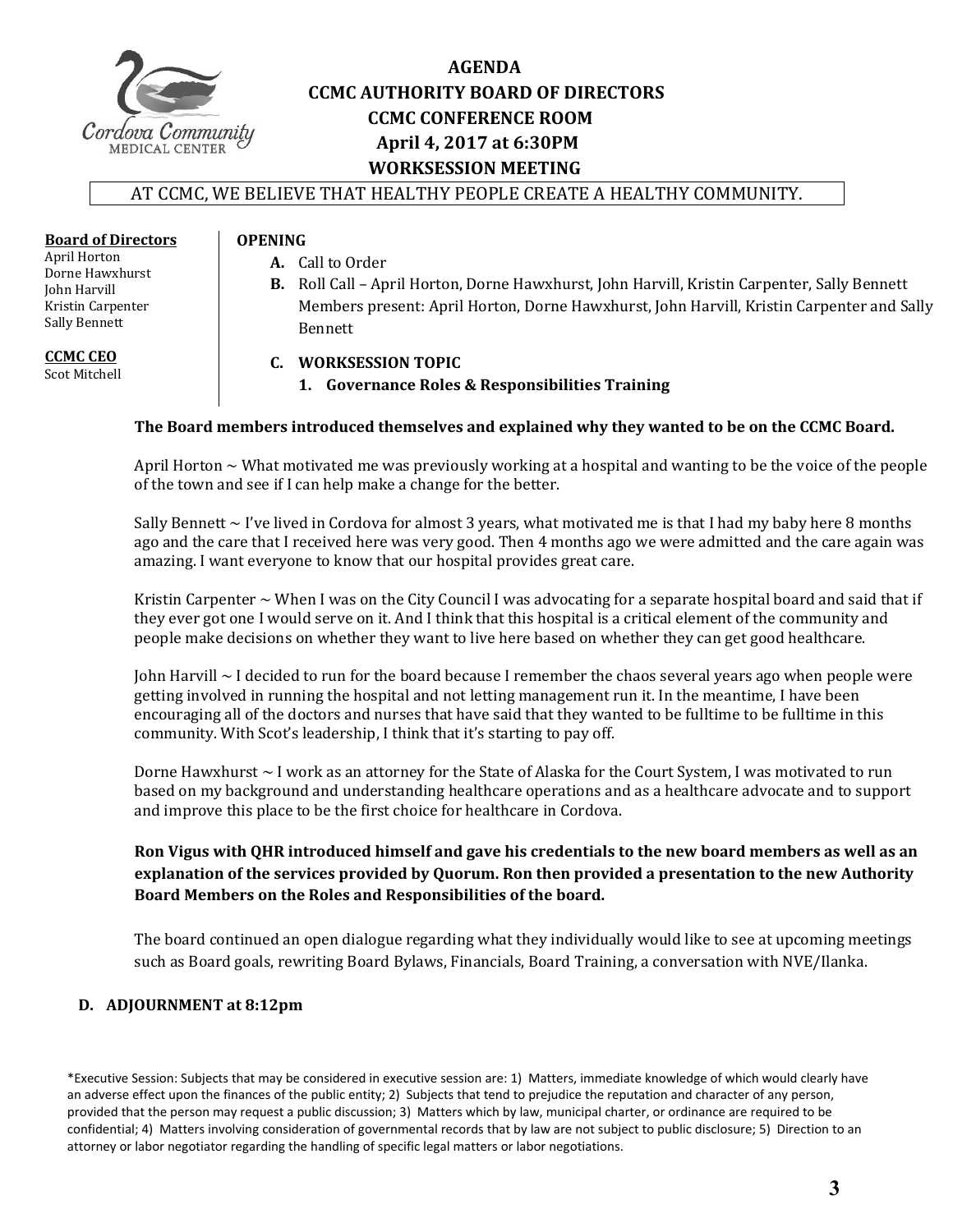# **Minutes CCMC Authority – Board of Directors CCMC Admin Conference Room April 25, 2016 at 6:30pm Regular Meeting**

#### **CALL TO ORDER AND ROLL CALL –**

**Scot Mitchell** called the Board Meeting to order at 6:30pm. Board members present: **April Horton, Dorne Hawxhurst, Sally Bennett and John Harvill.**  A quorum was established. 4 members present; 1 member absent. CCMC staff present: Scot Mitchell, CEO; Lee Holter, CFO; and Faith Wheeler-Jeppson, Executive Admin Assistant.

#### **A. APPROVAL OF AGENDA M/ Harvill S/ Bennett** "move to approve the agenda." **Motion passed.**

**B.** CONFLICT OF INTEREST  $\sim$  Sally Bennett stated that her husband works for the City and on some occasions that work filters over to the hospital. Scot Mitchell expressed that in and of itself he did not feel that that was a conflict.

Kristin Carpenter arrived at 6:35pm

#### **C. COMMUNI CATI ONS BY AND PETI TI ONS FROM VI SI TORS**

- **1. Audience Participation** ~ None
- **2. Guest Speaker** ~ None

#### **D. BOARD DEVELOPMENT**

#### **1. Hospital Strength I ndex**

Scot Mitchell provided a presentation, the information comes from a data company called iVantage. They look at various components, most of the data comes from cost reports. Most of this data actually comes from the 2015 cost report. The report shows that we are ranked at the 23rd percentile in the country based on our 2015 data. Our Inpatient Market Share shows we are ranked at the 43<sup>rd</sup> percentile and the Outpatient we're ranked in the 53<sup>rd</sup> percentile. From the Patient Satisfaction perspective they are saying that our hospital is ranked better than 2/3 of the hospitals in the country. Regarding our costs we are at the 3.8 percentile. Our Charges are in the upper quartile, Financial Stability we've moved up to the  $2<sup>nd</sup>$  quartile. Our Inpatient and Outpatient Market Share were below the average in Alaska. But we're better off than the average CAH in the rest of the country. HCAPS we are much better than the average Alaska hospital when it comes to Patient Satisfaction and a little bit above the average hospital in the country. Regarding our Cost we barely fell behind the other CAH's in Alaska and that's because the cost of healthcare in Alaska is so much higher than the cost in the lower 48.

#### **Next Meeting for Board Development the topic will be PERS**

#### **E. APPROVAL OF CONSENT CALENDAR** ~ None

#### **F. APPROVAL OF MI NUTES**

**M/ Horton S/ Hawxhurst** "move to approve the March 9, 2017 Regular HSB Meeting Minutes". **Motion passed.**

#### **G. REPORT OF OFFI CERS AND ADVI SORS**

1. CEO's Report ~ Scot Mitchell, CEO stated that his written report was in the packet. Congress is back in session talking about the repeal and replace of Obamacare. The plan is that they will vote on that this week. We have received notice today that our USAC grant (internet and telephone) is being cut by 7.5% . At a future meeting we're going to have to look at how to **4**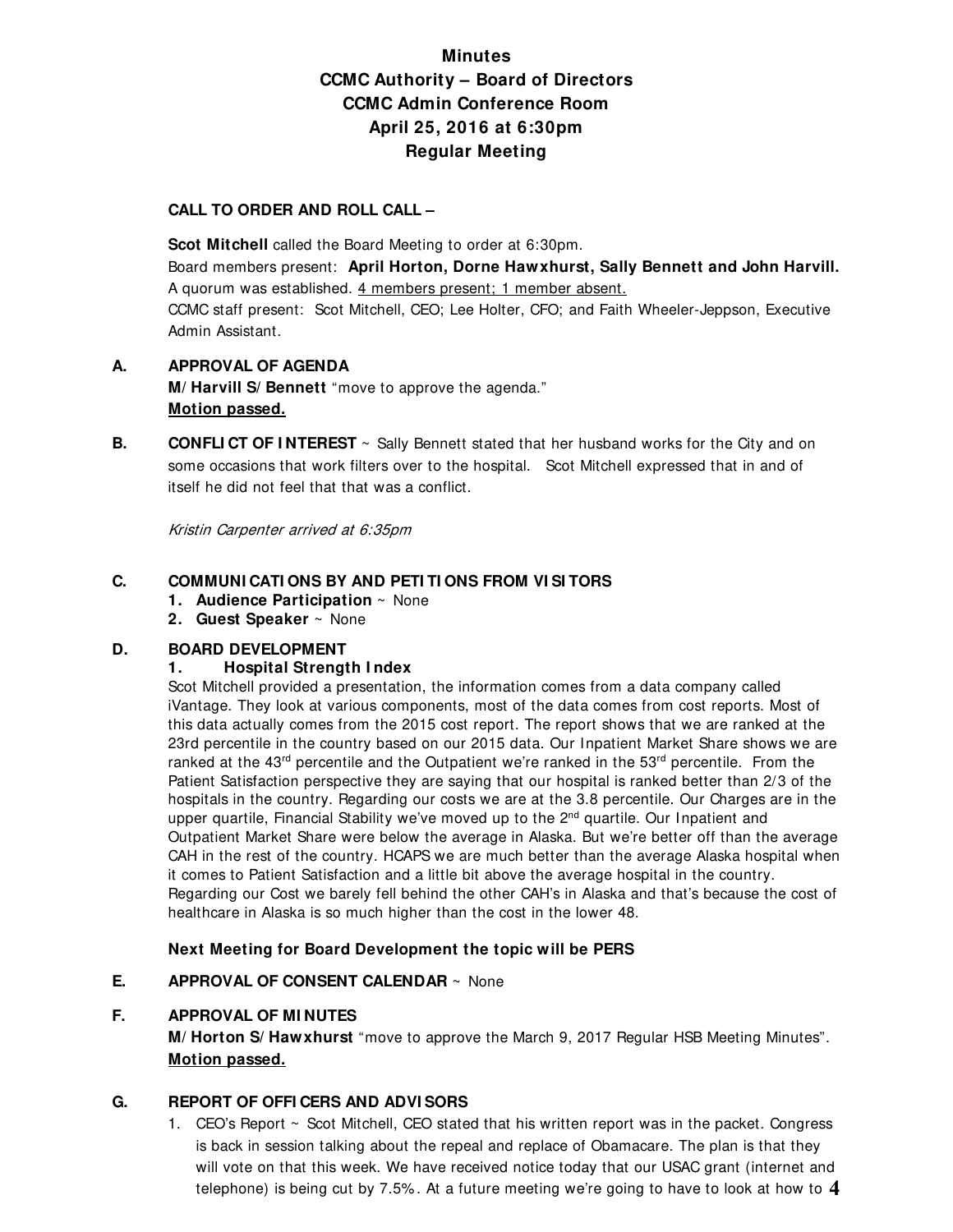change our Radiology Department, which is computerized to a digital Radiology system by the end of September this year or we will have reduced reimbursement from Medicare. The cost of this CMS requirement will be approximately \$90,000. CCMC will be fully participating in the upcoming Terrorism Drill.

The Board requested a summary of the surveys and other regulatory events and their cycles that the organization is required to adhere to.

- 2. Finance Report ~ Lee Holter read a brief statement clarifying information provided at the last board meeting regarding Quality measures. The Financial Reports for February and March were presented. The ADC (Average Daily Census) is 3.8 for this year, most of our increase in income can be attributed to the Swing Bed which is \$564,000 over budget and \$442,000 over the prior year revenue. Deductions, and contractual allowances are up this year. Total Revenue is up \$373,000 over budget. Expenses in Wages and Benefits are below what we budgeted for. Our Professional Services is \$209,000 lower this year compared to last year.
- 3. Medical Director Report ~ Dr. Blackadar's Medical Director's Report was in the packet, some highlights from his report were that the Admits probably won't get much better than they were last year as we're not sending away a lot of people, we're admitting them. Clinic Visits are up. Dr. Blackadar requested that we increase clinic services by advertising those services better.
- 4. Nursing Report ~ Helen McGaw, Interim CNO is not able to be here to tonight, her written report is in the packet.

#### **H. CORRESPONDENCE** ~ None

#### **I . ACTI ON I TEMS**

1. Election of Officers

**M/ Bennett S/ Harvill** "I move to approve Kristin Carpenter as President, April Horton as Vice-President and Dorne Hawxhurst as Secretary of the CCMC Authority Board of Directors." **Motion passed.** 

2. Update CCMC Check Signers

**M/ Hawxhurst S/ Harvill** "I move to approve the Resolution of the CCMC Authority Board of Directors designating the representatives authorized for signing checks, non-check payroll tax payment, and cash transfers for Cordova Community Medical Center."

#### **Motion passed.**

3. 340B Retail Pharmacy

**M/ Harvill S/ Horton** "I move to approve the establishment of a 340B/Retail Pharmacy at CCMC, and authorize the expenditure of funds, as noted in the pro-forma budget presented by staff, to implement the 340B/Retail Pharmacy."

#### **Motion passed.**

4. Conflict of Interest Policy

**M/ Harvill S/ Horton** "I move to approve the revised ADM 302, Conflict of Interest Policy as presented."

#### **Motion passed.**

5. City Distribution Request for PERS

**M/ Harvill S/ Bennett** "I move to approve recommending that the City of Cordova transfer \$240,500.00 to CCMC to covers the CCMC PERS payments that are currently in arrears." **Motion passed. 5**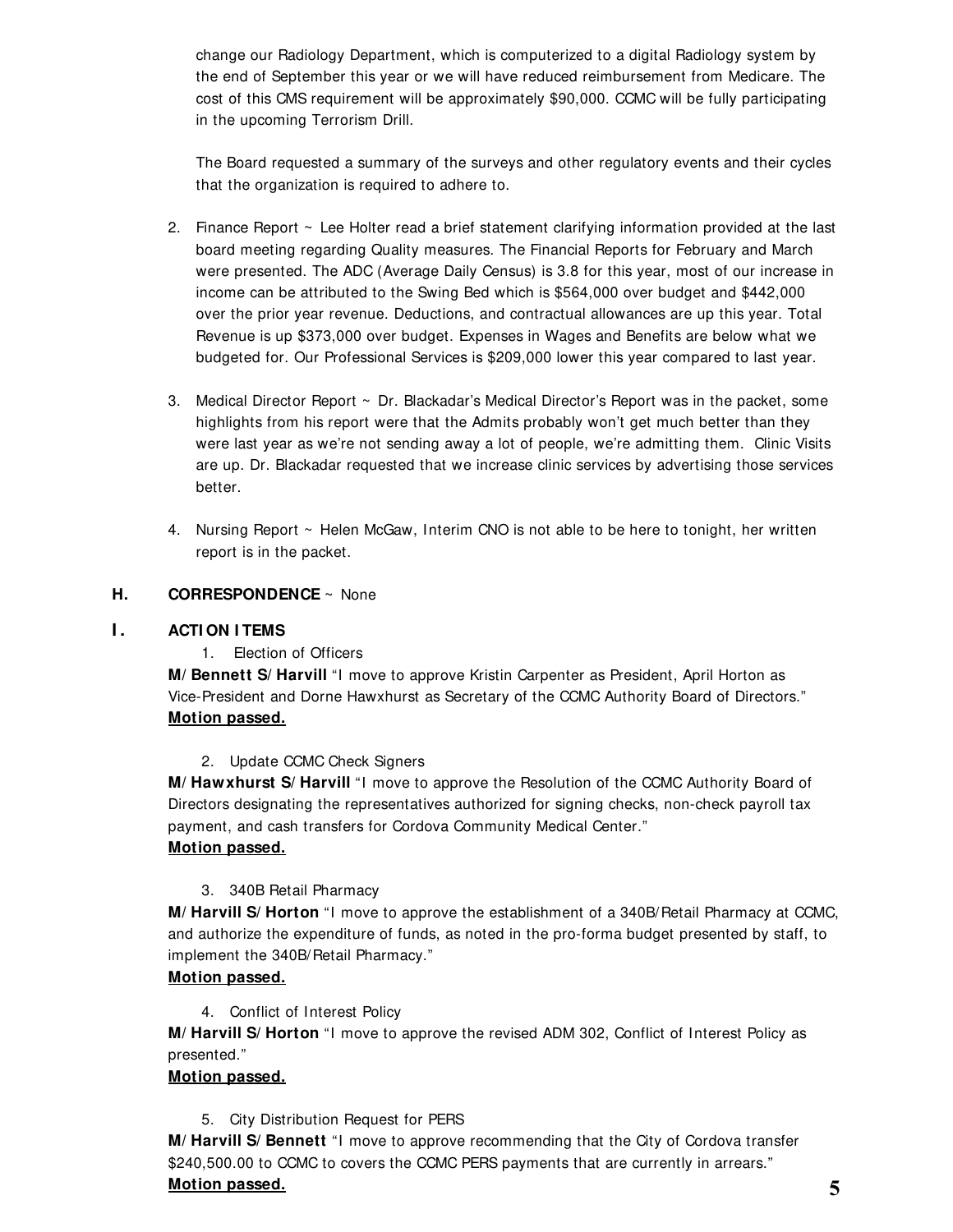#### 6. Delineation of Privileges for Dr. Mary Jo Groves

**M/ Horton S/ Harvill** "I move that the CCMC Authority Board of Directors grant one year Active Medical Staff Membership with the requested privileges to Mary Jo Groves, MD as requested, and recommended by the CCMC Medical Staff."

#### **Motion passed.**

#### 7. Board Meeting Schedule –

The board agreed that going forward the regular meeting schedule will be the **4 th Thursday of every month at 6:00pm.** The next regular meeting is scheduled for May 25<sup>th</sup> 2017.

#### **J. DI SCUSSI ON I TEMS** ~ None

#### **K. AUDI ENCE PARTI CI PATI ON** ~ None

#### **L. BOARD MEMBERS COMMENTS**

#### **Hawxhurst ~** None

**Horton** ~ As an outsider looking in, I would say that one of the major things that we have an issue with in this town is communication between people. No one watches the Scanner all the time, no one sits there and opens emails all the time. How can we better communicate to the public?

Harvill ~ My real comment is, what can we do to help you (Scot)? By that I mean, what can we do to promote or other things?

**Bennett ~** None **Carpenter ~** None

#### **M. ADJOURNMENT** –

**M/ Bennett S/ Horton** "I move to adjourn the meeting." **Carpenter** declared the meeting adjourned at 9:00pm

**Prepared by: Faith Wheeler-Jeppson**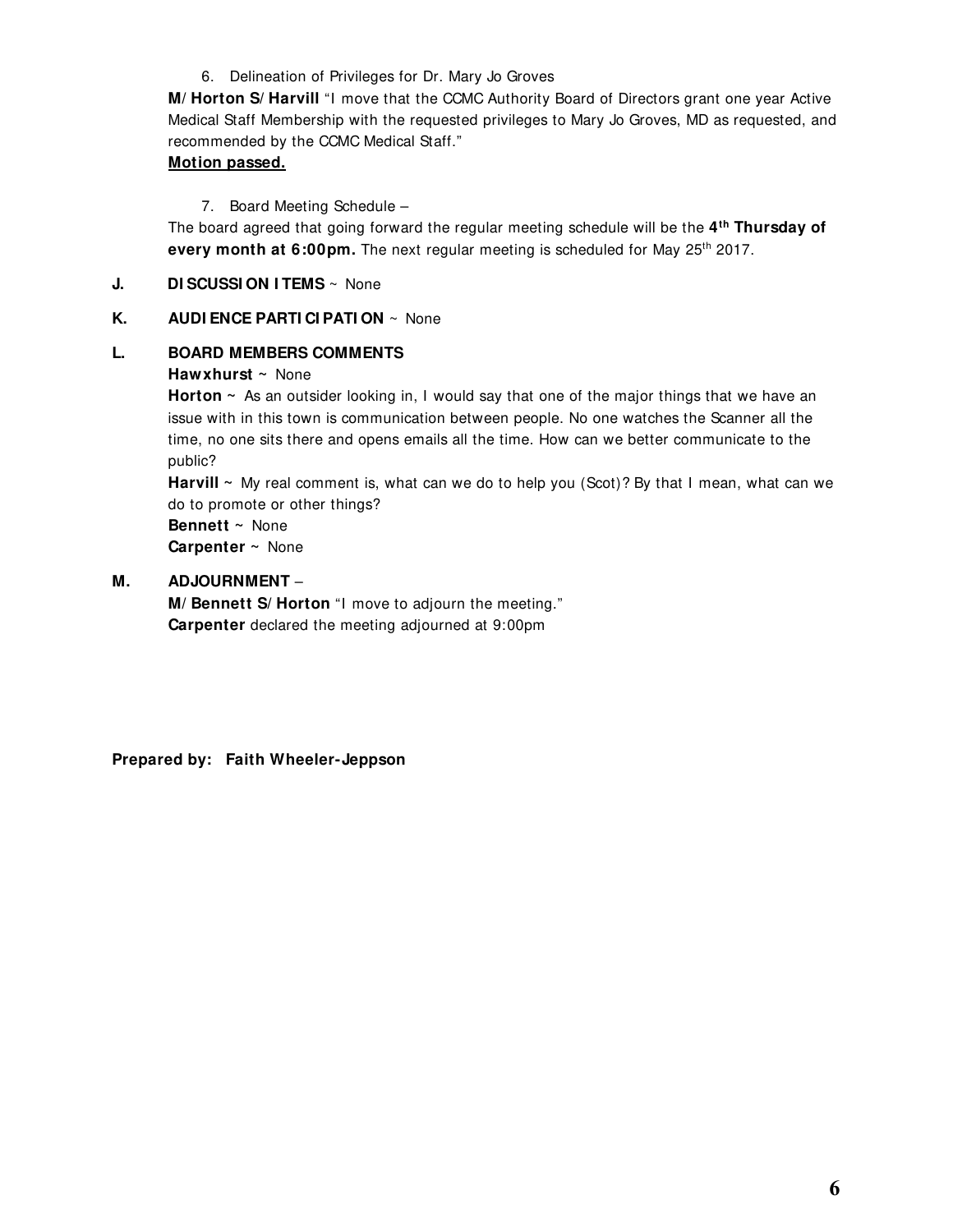

CEO Report to the CCMC Authority Board of Directors May 25, 2017 Meeting Scot Mitchell, CEO

#### The Big Picture

A lot has been happening in the healthcare industry on a national basis. The House of Representatives recently passed the American Health Care Act, which has the intent of repealing and replacing parts of the Affordable Care Act. The bill now moves to the Senate, where it will definitely be changed before it is passed there. The Senate doesn't appear to be in any big hurry to work on this bill, so we will probably notsee any action for a few weeks. Once we know more about what changesthe Senate will be proposing, I will pass along information as I become aware of how it will impact CCMC. I do want to thank the board members who recently contacted Congressman Young to ask him to oppose the AHCA. Even though Congressman Young voted in favor it, we made our voices heard!

I'm sure you've heard about the numerous cyber-attacks targeting healthcare entities worldwide over the past week or so. There has been a lot of activity in the United States to help hospitals prevent the ransomware attacks. We receive routine communication from various groups such as the Department of Homeland Security, the FBI, the American Hospital Association, etc. on the status of these attacks and how we can protect our critical infrastructure. As you will remember, CCMC was the target of a different ransomware attack a few weeks ago. We were lucky enough to catch and stop the attack before the ransomware software was installed and encrypted any data. We have made a few improvements to our IT security since then, and have not had any issues with the most recent cyber‐attacks.

#### Status Updates

- CCMC has continued its increased utilization in 2017. We are still averaging around 4 patients in the hospital, while last year our average census was about one patient per day. At the April meeting, the board requested a dashboard of important indicators be provided to them monthly. Lee Holter will be presenting a dashboard as part of his financial report. It will include not only financial data, but also some utilization data where you will see more details on our increased utilization statistics.
- Since Lee Holter started as our CFO last October, he has been working diligently on evaluating our current revenue cycle management processes. After a thorough review, we have come to the conclusion that our current processes are not as efficient and effective as they should be, and will not allow us to make improvements in our financial position. As a result we will be asking the board for approval to replace our current billing and coding companies with a new company. AVEC Health Solutions is a company with a focus on smaller, rural hospitals. I have worked with AVEC at a previous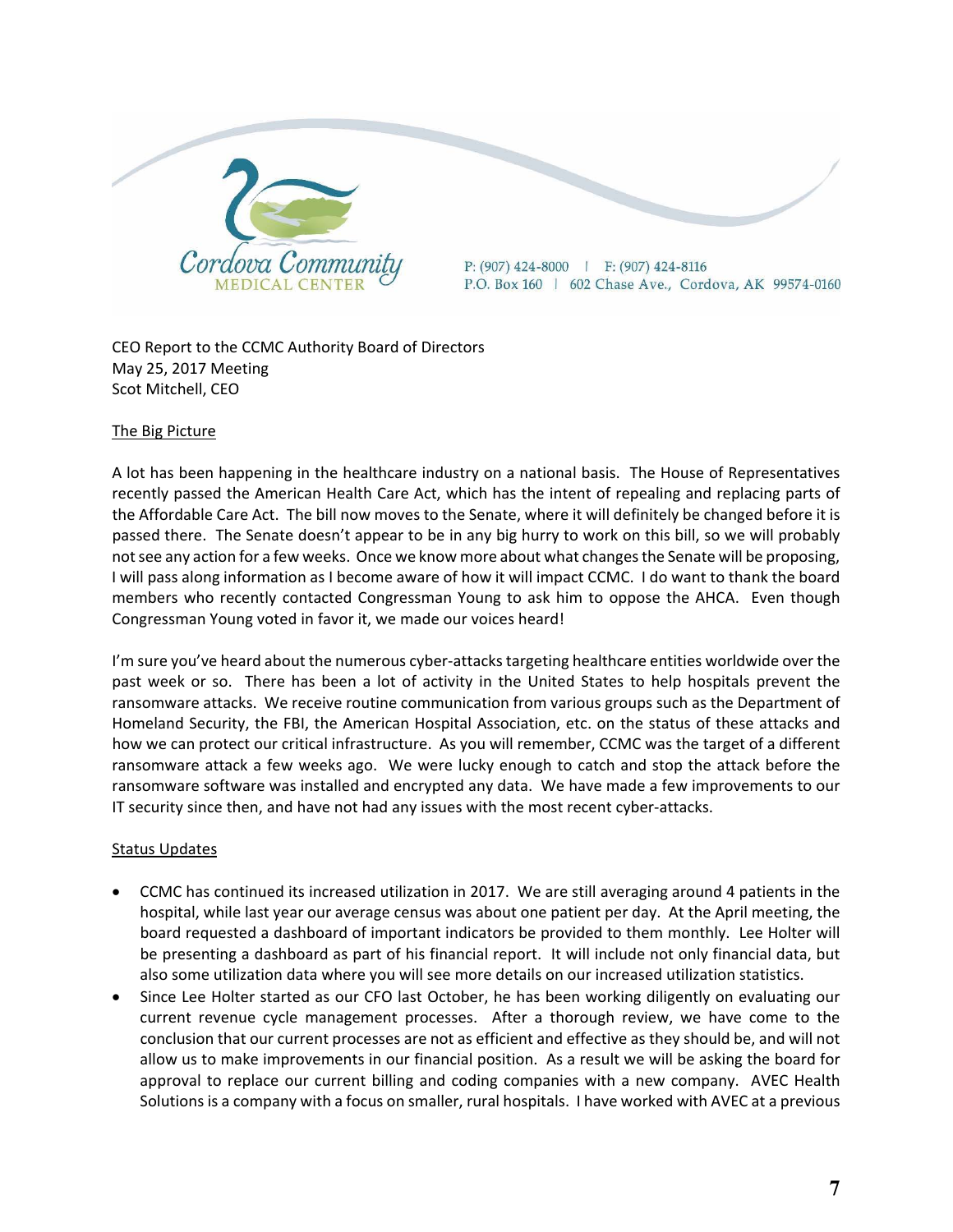company, and feel that they will help us improve our revenue cycle processes by increasing our collections and getting those bills paid quicker. I will be asking for permission from the board to contract with AVEC Health Solutions due to the fact that the contract cost is above the limit set in the City code for the CEO to approve without board approval. By making this change we will actually be paying less for billing and coding services than we currently pay just for our billing services, and we expect to reduce our accounts receivable and improve cash flow.

- The Alaska Legislature is now in a Special Session to finalize the 2018 budget. The negotiations in the Legislature continue, and the latest news is predicting some cuts to provider payments and no inflation increases in long term care, along with a 5% cut to hospital services for Medicaid patients. While these changes are expected to have a negative impact on CCMC, we will not know the final amount until the budget is approved. I will pass long more details as they become available.
- Included in this board packet you will find a Patient Safety Trend Report for the 4<sup>th</sup> quarter of 2016. This report comes from our participation, via the Alaska State Hospital and Nursing Home Association, in the Partnership for Patients quality improvement project with the Washington State Hospital Association. CCMC just started submitting quality data last fall, so our historical data is somewhat limited at this time. Due to our small volume of patients, we will probably never have a statistically valid data set to benchmark ourselves against other hospitals. Most of our data for this period pertained to antimicrobial stewardship, which is geared towards reducing the unnecessary use of antibiotics. Since we only had a very limited number of inpatients who received antibiotics, our usage is well within expected ranges. The report further shows that CCMC had no deaths from severe sepsis during the last half of 2016, which is all that we reported last year. We also did not report any adverse drug events or falls among our inpatients during this time frame.
- The 340B retail pharmacy implementation process is underway. Our registration for the 340B program has already been approved by HRSA. We have started the recruitment process for a pharmacist, as we will have to have one on staff in order to obtain our state pharmacy license and our DEA license. We are close to beginning the renovation process for the new pharmacy, which will be located in the main lobby at CCMC. The access control and security camera systems are in the process of being installed. We are also working on purchasing arrangements for our medications and over‐ the‐counter stock, as well as payment contracts from insurance companies. Due to the many tasks to be completed, I would expect an opening of the pharmacy no sooner than August or September of this year.
- One of the Conditions of Participation in the Critical Access Hospital program is that we must annually perform a CAH periodic evaluation. This is an intense process where we must evaluate the services that CCMC provides and to make sure that those services are appropriate. This has not been done for at least several years, as CCMC has received a deficiency on the last two CAH surveys. I have developed a process for CCMC to get back in compliance with this requirement. We have a new framework that will be followed, and I have tentatively scheduled this evaluation to occur in late June of this year. Once the evaluation is completed, I will draft a written report that will be reviewed by our Quality Management Committee and then presented to the board for approval.
- Our Survey Readiness Team has been meeting weekly and are making progress in improving awareness among our staff of the many conditions of participation we must abide by to remain a CAH and Nursing Home. The team started by reviewing the results of our most recent CAH, LTC and Life Safety surveys. They are expanding the areas of focus every week, and are conducting weekly "Clean Sweeps" throughout the facility to prepare staff for upcoming surveys. As part of this process, we will also have a mock CAH survey in July of this year.
- At the last board meeting, as request was made for information on the various surveys that CCMC must endure. There are numerous surveys and inspections every year, such as fire alarm system,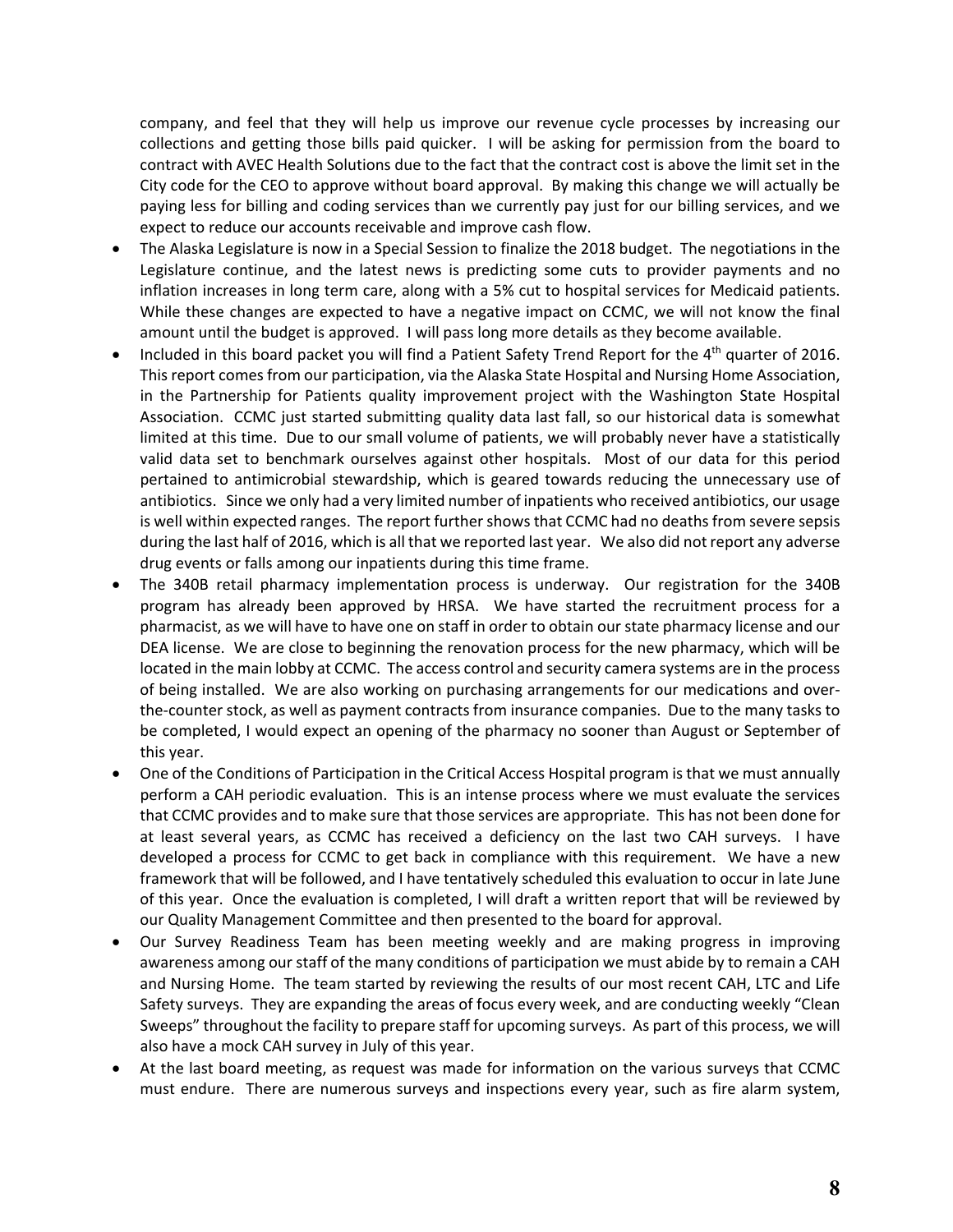medical gassystem, underground storage tanks, etc. These are usually one day surveys orinspections, and do not put a great strain on the staff or facility. We have three major surveys that can have a significant impact on the facility and our staff, below is a brief synopsis of those surveys:

- o Long Term Care: we undergo a LTC survey every year, but it can happen anywhere from 9 to 15 months after the last survey. This generally lasts one week and is a very intensive review of our entire nursing home. The State Department of Health and Social Services is contracted to CMS to conduct these surveys. Occasionally CMS will also conduct a survey of their own to make sure the State is performing up to their expectations. In addition to the annual survey, the State can conduct a survey any time they receive a complaint against CCMC.
- o Critical Access Hospital: generally we will receive a CAH survey every 3 years, but they can be completed sooner. This survey will also be conducted by the State and will focus on the hospital side of the organization. This survey also usually lasts a week. We are also subject to surveys for complaint investigations just like the LTC side.
- o Fire and Life Safety: this survey focuses on our compliance with the numerous state and federal fire and life safety regulations. Since we are a co-located facility, with the CAH and LTC in the same building, we will always receive this survey during both the LTC and CAH regular surveys. This survey is very intense, and can result in significant financial outlays to correct deficiencies so we can remain compliant.
- We continue our efforts at researching a replacement for our current electronic health record. We had a demo of the Athena Health system on May 16<sup>th</sup> and 17<sup>th</sup>. We have a demo of the CPSI system scheduled for May 30<sup>th</sup> and 31<sup>st</sup>. The Meditech system is tentatively scheduled for a demo in July. Due to the high cost for EHR systems, we are looking at systems that will not require a large initial capital outlay.
- We will have one physician privileging case for the board to address at this meeting. As I mentioned in my report last month, I granted emergency medical staff privileges for telebehavioral health for Dr. Michael Alexander on March 29, 2017. Those emergency privileges will expire on June 1, 2017. We are presenting Dr. Alexander's application for privileges and his credentials verification packet at this meeting.
- Our new auditors were recently here to conduct the audit of the 2016 financial statements. We have not yet received the report back yet but there were several issues of concern with accounting practices used here at CCMC prior to Lee Holter, CFO and my arrival last summer. We are currently working with the City and our auditors to address the issues that they have found so far. Lee Holter will give a more detailed update on the audit during his presentation.
- On May 18<sup>th</sup>, Sandra Aspen, Interim Executive Director of Sound Alternatives and I had a meeting with staff from Ilanka and Native Village of Eyak to discuss opportunities for potential collaboration on mental health services. The next steps are that Sandra and Matt Rush from Ilanka are going to get together and research options for collaboration between the mental health providers at each organization. Once they have developed some ideas, we will get back together and the leadership teams will work on strategies to better meet the mental health needs of the people of Cordova. I have been meeting monthly with the leadership team from NVE and Ilanka to try to rebuild the trust between the entities, and thisrecent meeting is one of the results of those efforts. We are still waiting on setting up a meeting between the boards of CCMC and Ilanka, so we can further explore collaborative opportunities.
- As I mentioned last month, one of the biggest impediments to continued success that CCMC has been dealing with is the lack of continuity of staff. We are continuing our recruitment efforts for several positions. We are currently recruiting for a CNO, physical therapist and staff nurses, in addition to a pharmacist for our new pharmacy. We've made some good strides in improving our permanent staffing, and now have several excellent staff in key departments. My goal is to get us to the point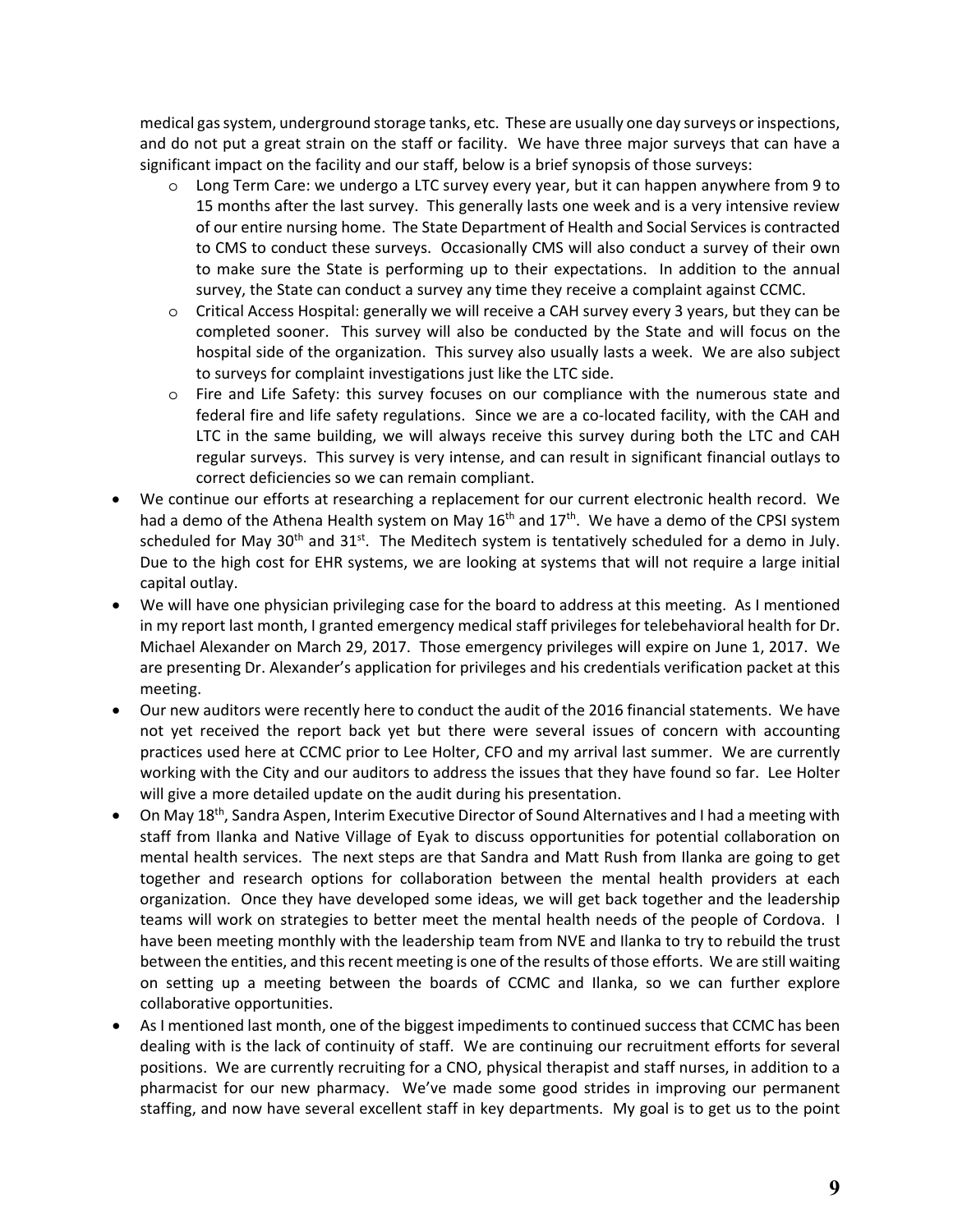that we have all our staff as permanent people who live in Cordova. We have a long way to go, but are continually looking for good, quality professionals who want to join our team.

- CCMC participated in terrorism exercise on April 29, 2019. The scenario involved a terrorist attack on the M/V Aurora. We initiated our Incident Command System and simulated the treatment of 12 patients from the event. Our staff did a good job during the drill, which is the first time in a few years that CCMC has actually received patients during local drills. This was a good learning experience since we have quite a few staff members who have not participated in a drill like this at CCMC. We will be meeting soon to start working on an action plan to help us improve our response to future disaster situations. We are required to participate in at least two drills, or actual events each year. We have already had two actual events this year where we activated our Incident Command System, the first was a telephone threat received by a staff member and the second was the ransomware cyber-attack. The airport is required to conduct a drill every three years, and their next drill is scheduled for August of this year. CCMC will participate in this upcoming drill to help us continue improving our emergency preparedness readiness capabilities.
- We will be required to make a change from our current computerized radiology system to a digital radiology system in order to not be subject to a penalty on our future radiology payments. We are currently researching options for this move, which will need to be completed before the end of 2018. Our goal is to select a system and include the cost of that in our 2018 capital budget, which will give us plenty of time to implement the change before we would be subject to any penalties.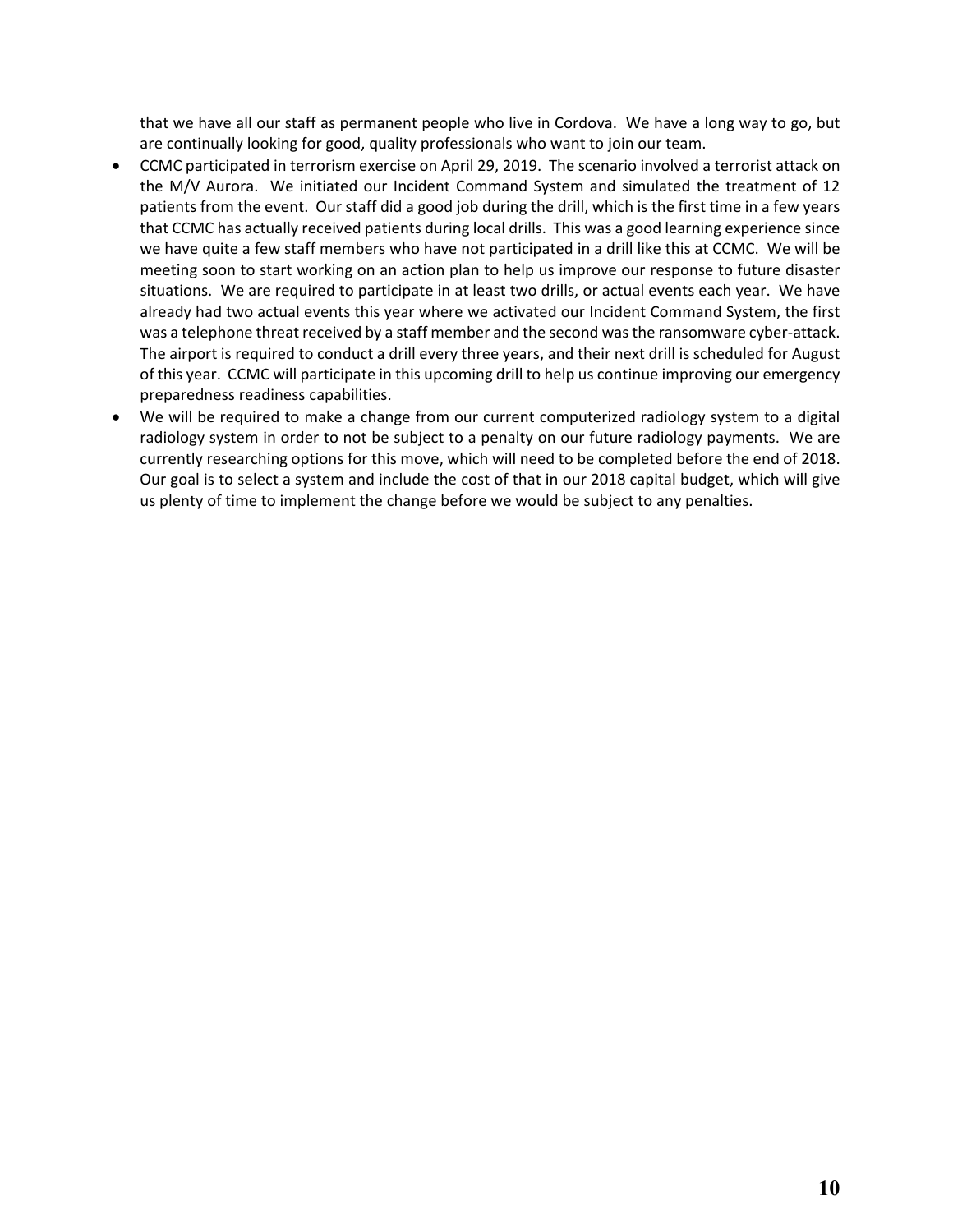

# Memorandum

To: CCMC Authority Board of Directors From: Scot Mitchell, FACHE, CCMC CEO Subject: Delineation of Privileges – Dr. Michael Alexander Date: May 19, 2017

**Suggested Motion:** "I move that the CCMC Authority Board of Directors grant one year Active Medical Staff Membership with the requested tele behavioral health privileges to Michael Alexander, MD as requested, and recommended by the CCMC Medical Staff."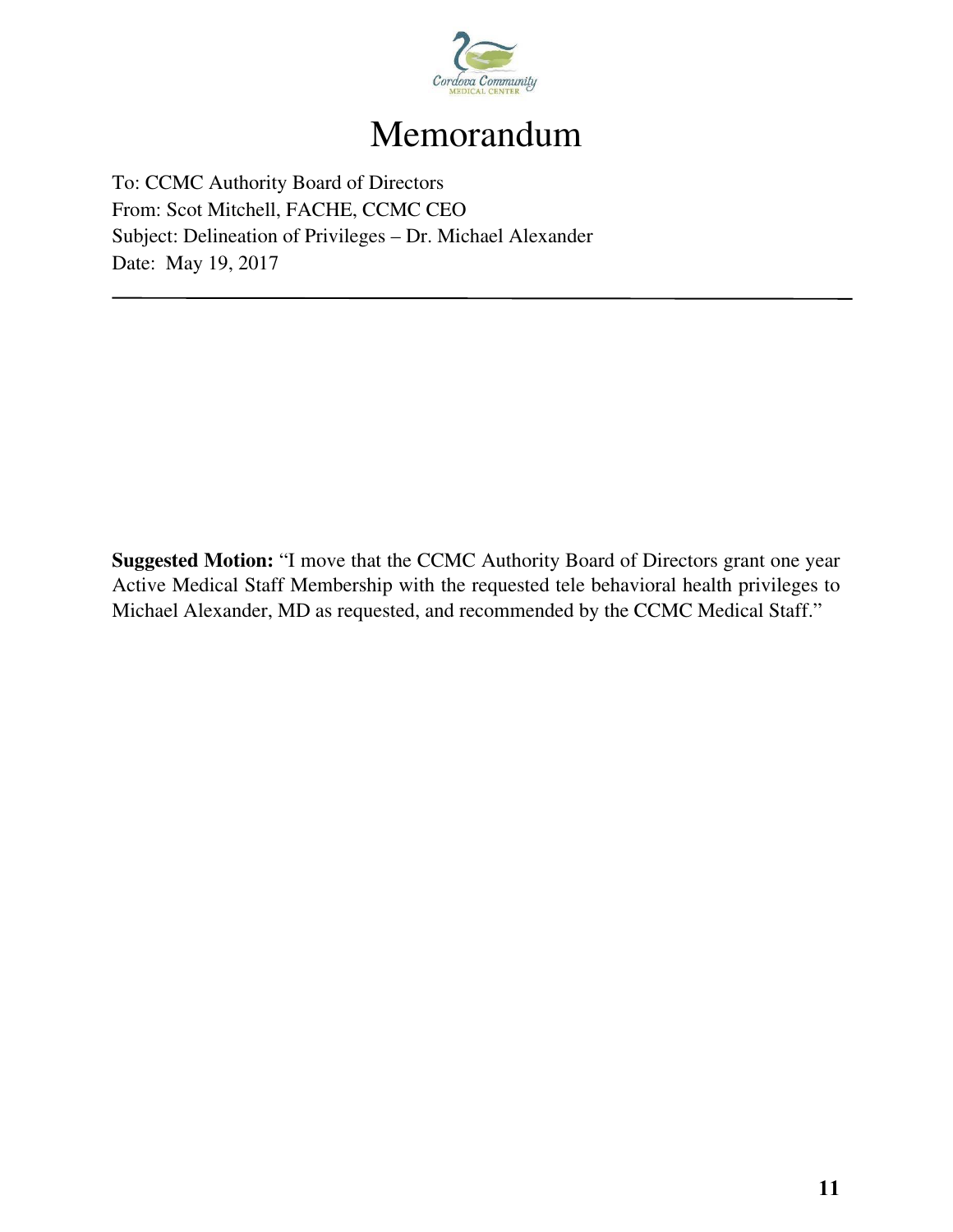

# Memorandum

To: CCMC Authority Board of Directors From: Scot Mitchell, FACHE, CCMC CEO Subject: AVEC Contract Date: May 23, 2017

**Suggested Motion:** "I move that the CCMC Authority Board of Directors authorize Scot Mitchell, CEO to sign a contract for revenue cycle services with AVEC Health Solutions."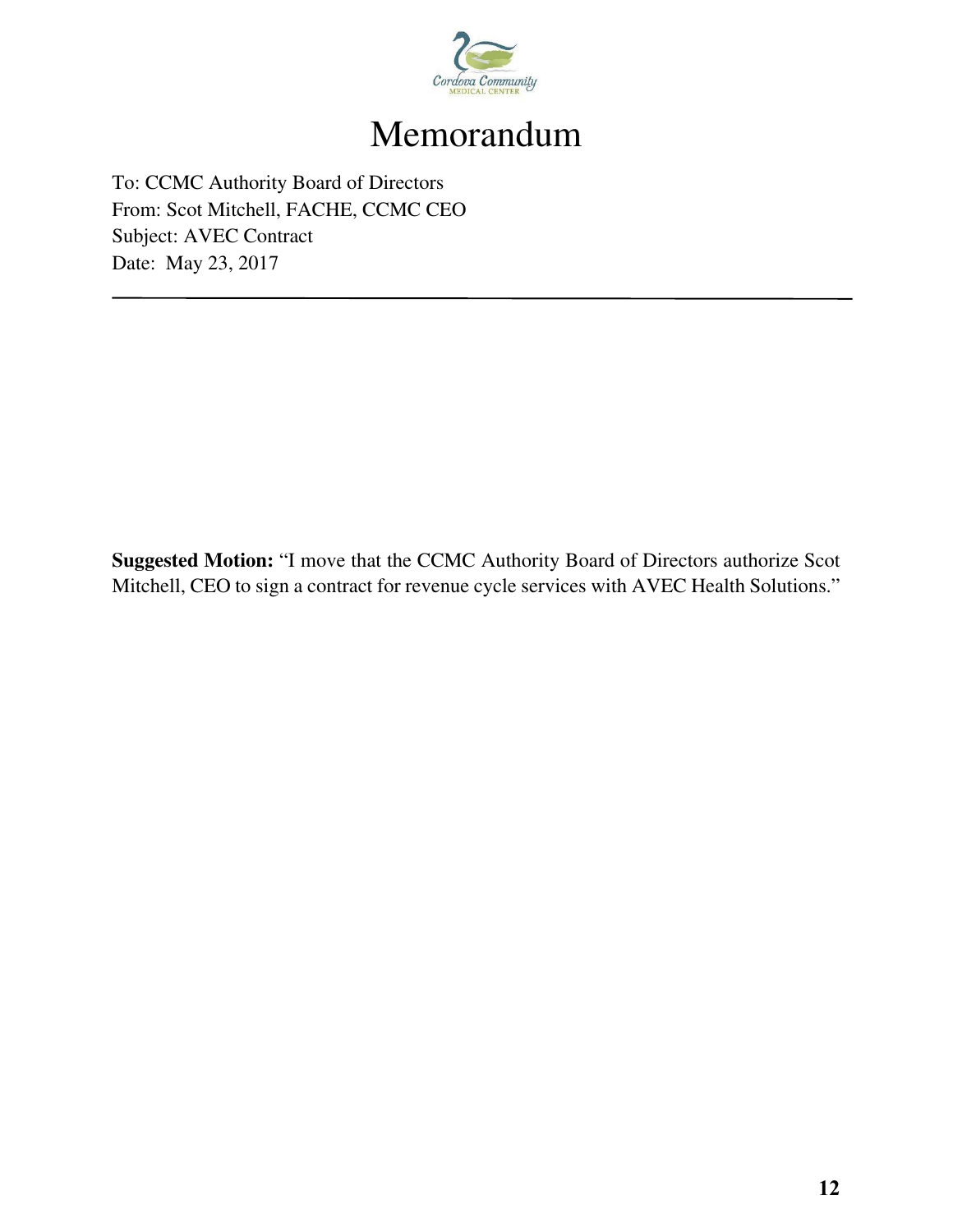



NURSING HOME ASSOCIATION ALASKA STATE HOSPITAL &

Washington State<br>Hospital Association ő

# **Cordova Community Medical Center** Cordova Community Medical Center Patient Safety Trend Report<br>May 2017 Release Patient Safety Trend Report

May 2017 Release

L'Decision Support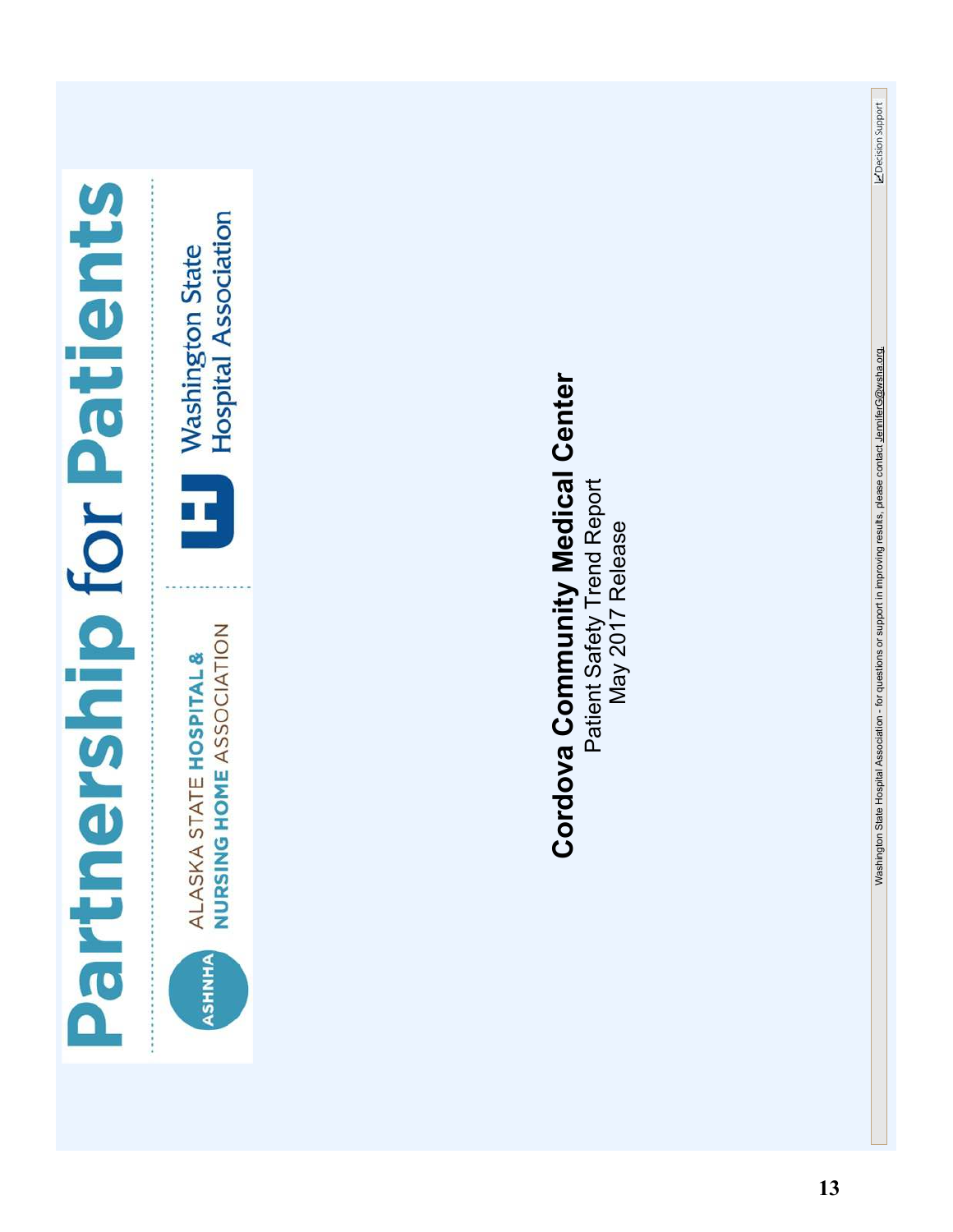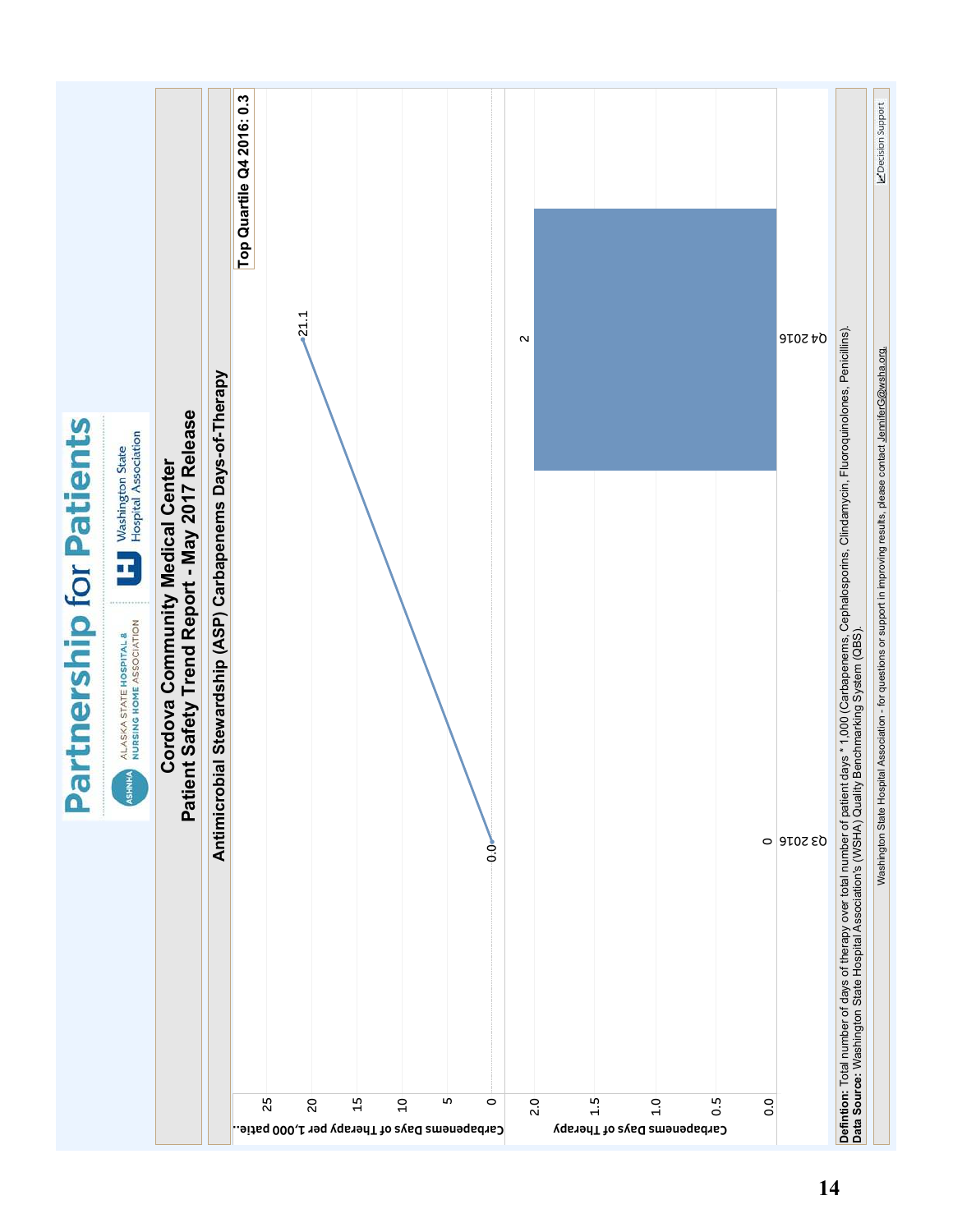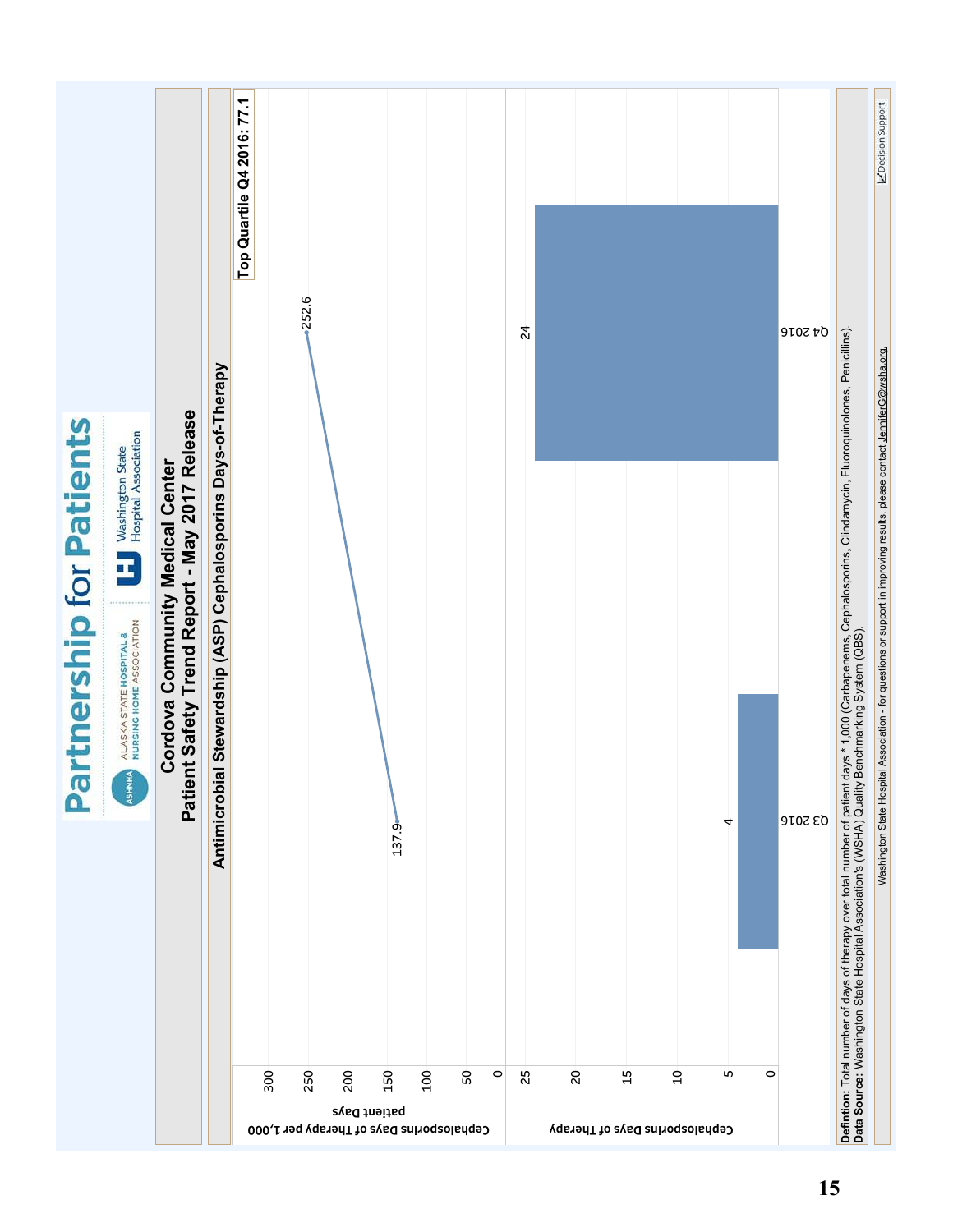| $\frac{1}{2}$<br>bial Stewardship (ASP) Clindamycin Days-of-Therapy | $\circ$ | 04 2016                                                                      | days * 1,000 (Carbapenems, Cephalosporins, Clindamycin, Fluoroquinolones, Penicillins).<br>Benchmarking System (QBS).<br>tal Association - for questions or support in improving results, please contact JenniferG@wsha.org. |
|---------------------------------------------------------------------|---------|------------------------------------------------------------------------------|------------------------------------------------------------------------------------------------------------------------------------------------------------------------------------------------------------------------------|
|                                                                     |         |                                                                              |                                                                                                                                                                                                                              |
| Antimicro<br>ိ                                                      | $\circ$ | <b>03 2016</b>                                                               | Washington State Hospi                                                                                                                                                                                                       |
| $\circ$                                                             | $\circ$ |                                                                              | Defintion: Total number of days of therapy over total number of patient<br>Data Source: Washington State Hospital Association's (WSHA) Quality                                                                               |
|                                                                     | eysd    | Clindamycin Days of Therapy per 1,000 patient<br>Clindamycin Days of Therapy |                                                                                                                                                                                                                              |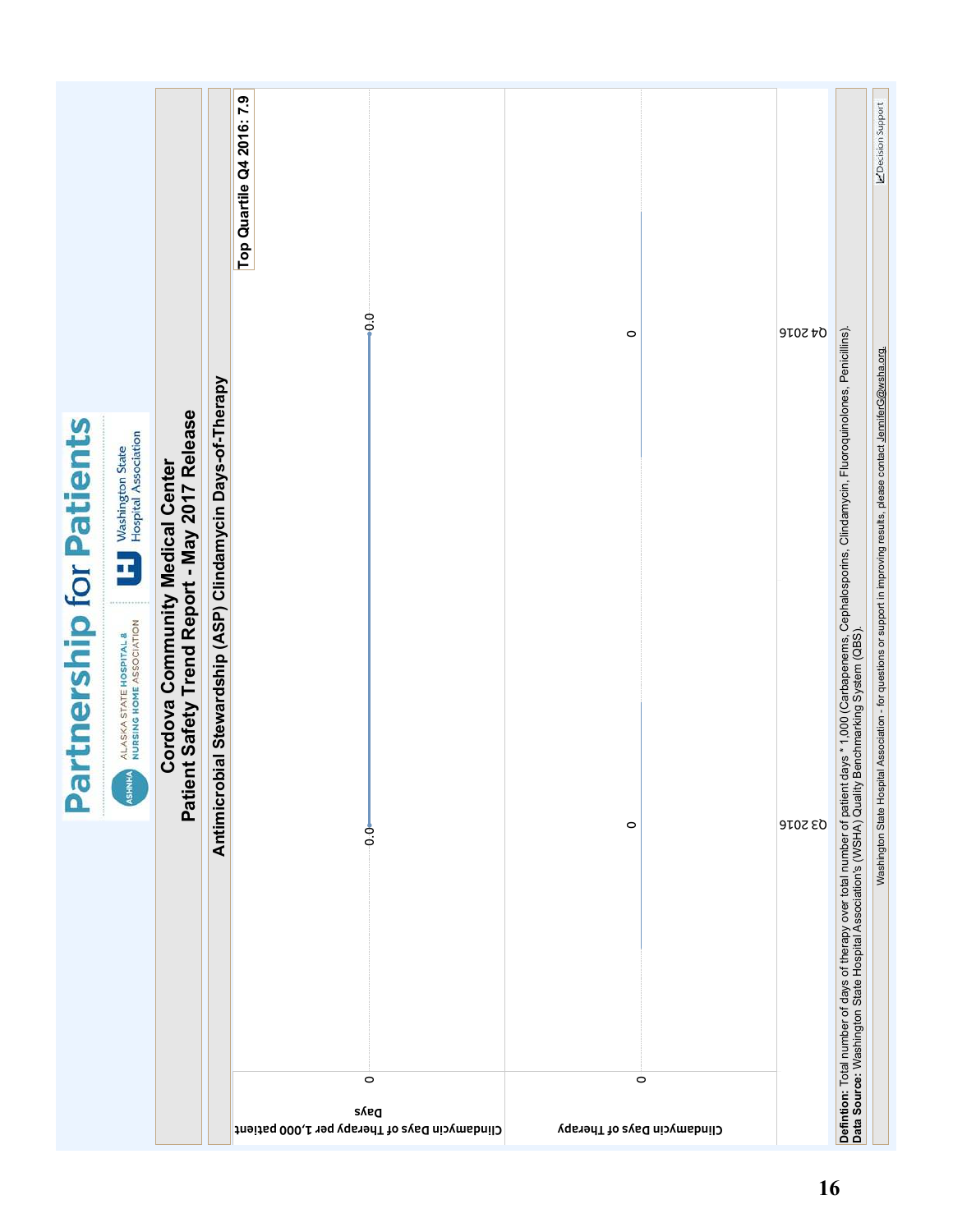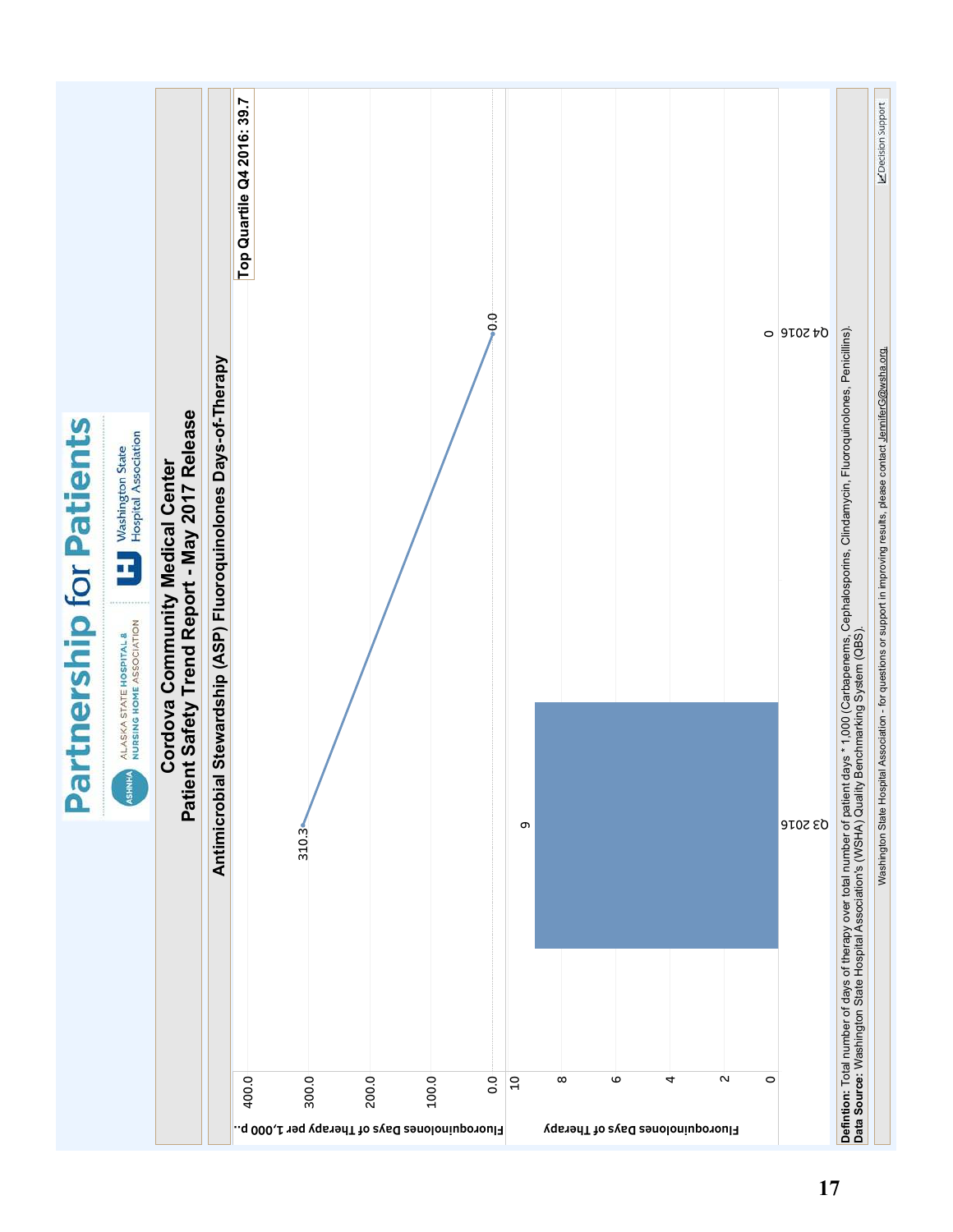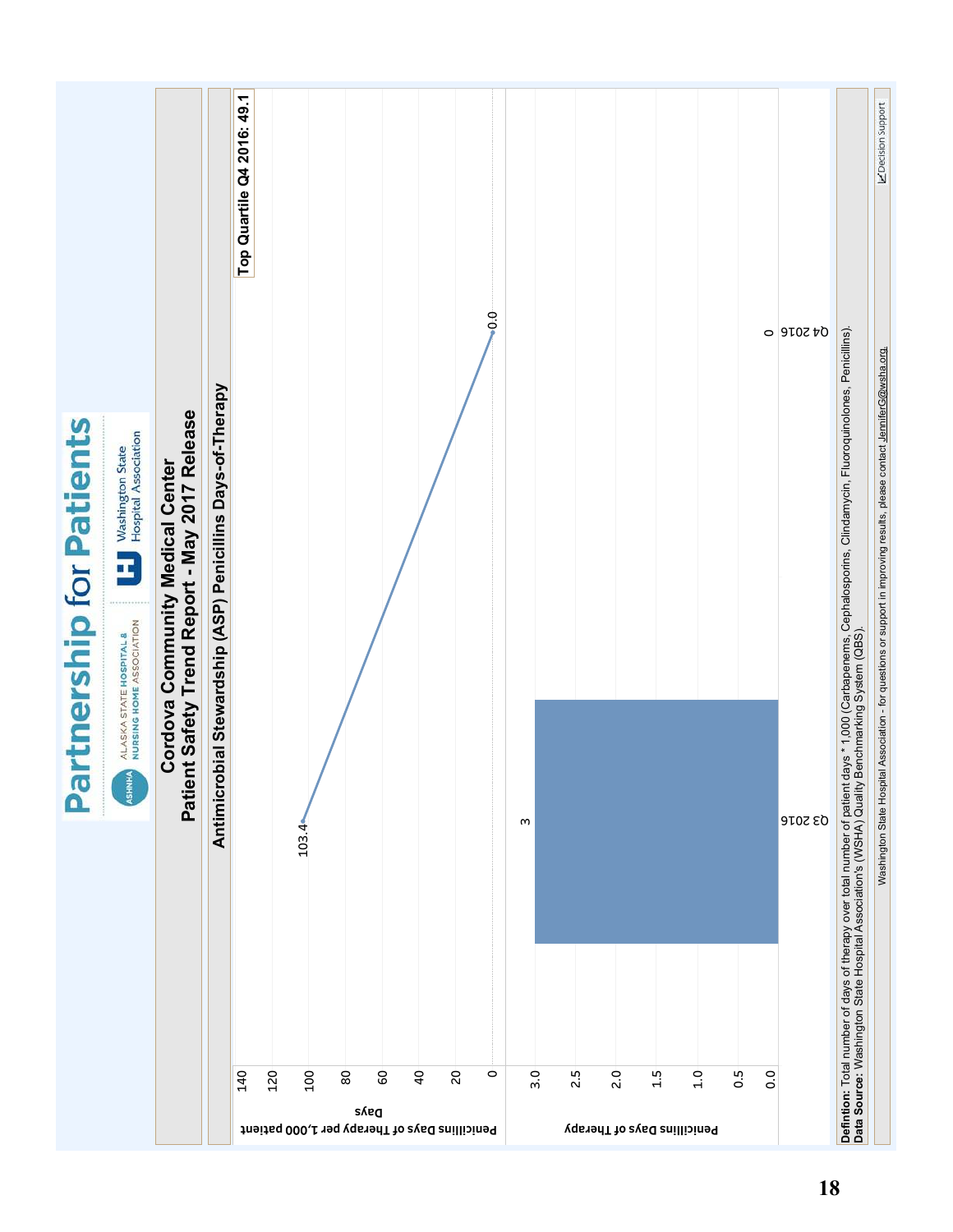| Washington State<br>Hospital Association                                                      |                                                                                           |                                                    | Top Quartile Q4 2016: 3%            | $\circ$                                | <b>9102 tO</b> | (All Ages) from the number of patients diagnosed with Severe Sepsis and Septic Shock (Excludes Comfort Care Patients) (with ICD-9 or                                                                                     | L'Decision Support                                                                                                        |
|-----------------------------------------------------------------------------------------------|-------------------------------------------------------------------------------------------|----------------------------------------------------|-------------------------------------|----------------------------------------|----------------|--------------------------------------------------------------------------------------------------------------------------------------------------------------------------------------------------------------------------|---------------------------------------------------------------------------------------------------------------------------|
| Partnership for Patients<br><br>ALASKA STATE HOSPITAL &<br>NURSING HOME ASSOCIATION<br>ASHNHA | Patient Safety Trend Report - May 2017 Release<br><b>Cordova Community Medical Center</b> | evere Sepsis and Septic Shock Mortality Rate<br>ဖိ | 0.0%<br>Sepsis Mortality Percentage | $\circ$<br>$\circ$<br>Sepsis Mortality | <b>9102 ED</b> | Hospital Abstract Reporting System (CHARS).<br><b>Definition:</b> Hospital deaths related to Severe Sepsis and Septic Shock<br>ICD-10 codes).<br><b>Data Source:</b> Washington State Department of Health Comprehensive | Washington State Hospital Association - for questions or support in improving results, please contact JenniferG@wsha.org. |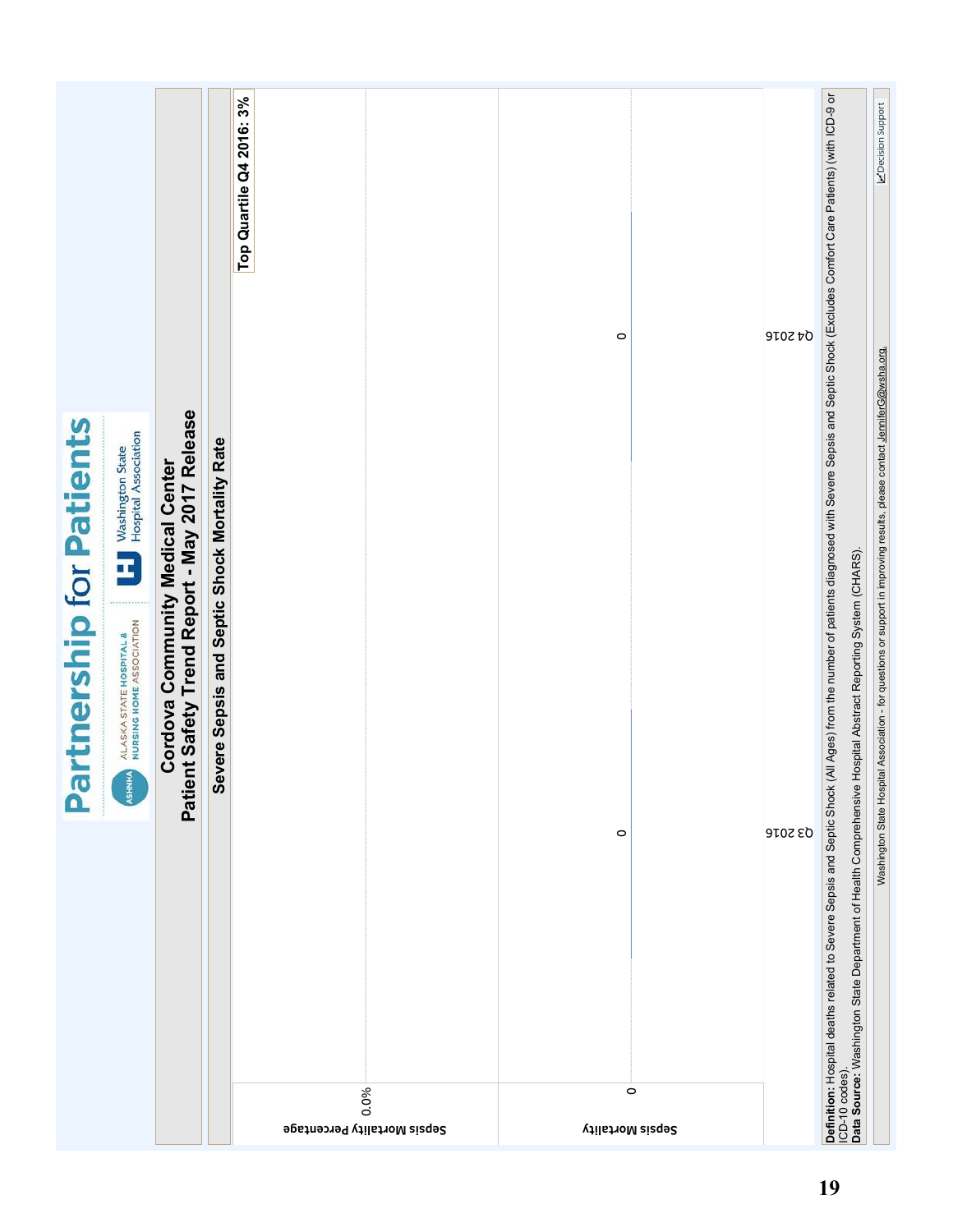|                                                                                                                                                                                                                         | Top Quartile Q4 2016: 0%                                                                   |                                               |                | L'Decision Support                                                                                                                                                                                                                                                                                                                                                                                                        |
|-------------------------------------------------------------------------------------------------------------------------------------------------------------------------------------------------------------------------|--------------------------------------------------------------------------------------------|-----------------------------------------------|----------------|---------------------------------------------------------------------------------------------------------------------------------------------------------------------------------------------------------------------------------------------------------------------------------------------------------------------------------------------------------------------------------------------------------------------------|
| Patient Safety Trend Report - May 2017 Release<br>Partnership for Patients<br>Washington State<br>Hospital Association<br>Adverse Drug Events: Anticoagulants - Option 1<br><b>Cordova Community Medical Center</b><br> | 0.0%                                                                                       | $\circ$                                       | <b>Q4 2016</b> | Washington State Hospital Association - for questions or support in improving results, please contact <u>JenniferG@wsha.org.</u>                                                                                                                                                                                                                                                                                          |
| ALASKA STATE HOSPITAL &<br>NURSING HOME ASSOCIATION<br>$\mathbf{A}$<br>ASHRI                                                                                                                                            |                                                                                            | $\circ$                                       | <b>03 2016</b> | <b>Definition:</b> Number of patient events with an INR >5 after any warfarin administration (for patients cared for in an inpatient area) over the number of patients (cared for in an inpatient area) on warfarin. A<br>patient that<br>enchmarking System.<br>∞<br>liver failure diagnosis, and patients given argatroban before warfarin.<br><b>Data Source:</b> Washington State Hospital Association (WSHA) Quality |
|                                                                                                                                                                                                                         | 0.0%<br>Number of Inpatients Receiving Warfarin<br>Percentage of Events INR > 5 Over Total | $\circ$<br><b>INR Greater Than 5 Readings</b> |                |                                                                                                                                                                                                                                                                                                                                                                                                                           |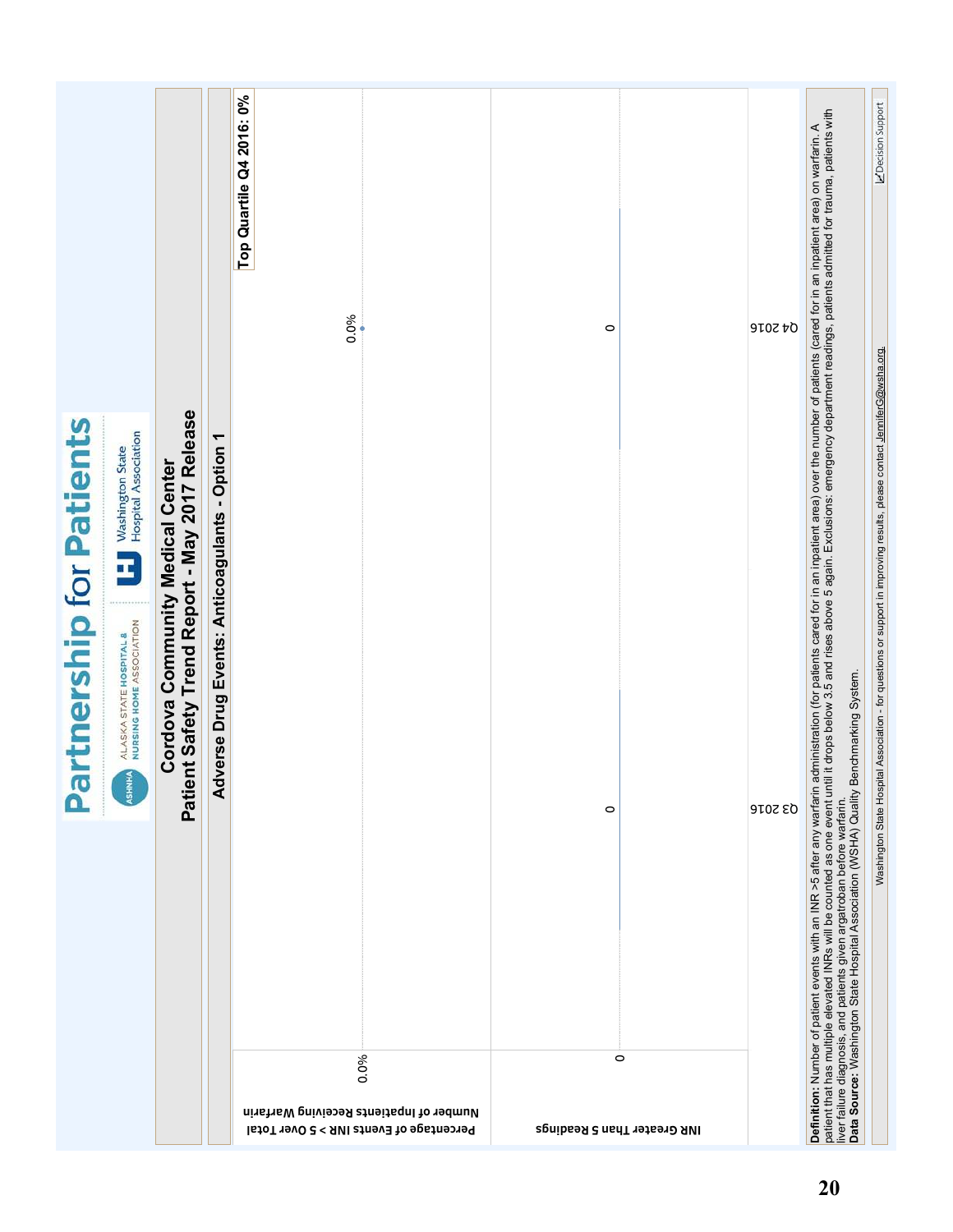|                                                                                                                                                                                             |                                                                                                    | Top Quartile Q4 2016: 0% | $\circ$              | <b>Q4 2016</b> |                                                                                                                                                                                                                                        | L'Decision Support                                                                                                        |
|---------------------------------------------------------------------------------------------------------------------------------------------------------------------------------------------|----------------------------------------------------------------------------------------------------|--------------------------|----------------------|----------------|----------------------------------------------------------------------------------------------------------------------------------------------------------------------------------------------------------------------------------------|---------------------------------------------------------------------------------------------------------------------------|
| <b>Partnership for Patients</b><br>Washington State<br>Hospital Association<br><b>Cordova Community Medical Center</b><br><br>ALASKA STATE HOSPITAL &<br>NURSING HOME ASSOCIATION<br>ASHNHA | Patient Safety Trend Report - May 2017 Release<br>Adverse Drug Events Hypoglycemic Agent: Option 1 | 0.00%                    | $\circ$              | <b>Q32016</b>  | <b>Definition:</b> Number of patient blood glucose (BG)* levels of <50 mg/dl after any hypoglycemic agent administration (patients cared for in an inpatient area) over the number of patients (cared for in an inpatient<br>area) rec | Washington State Hospital Association - for questions or support in improving results, please contact JenniferG@wsha.org. |
|                                                                                                                                                                                             |                                                                                                    | 0.0%<br>rate             | $\circ$<br>Numerator |                |                                                                                                                                                                                                                                        |                                                                                                                           |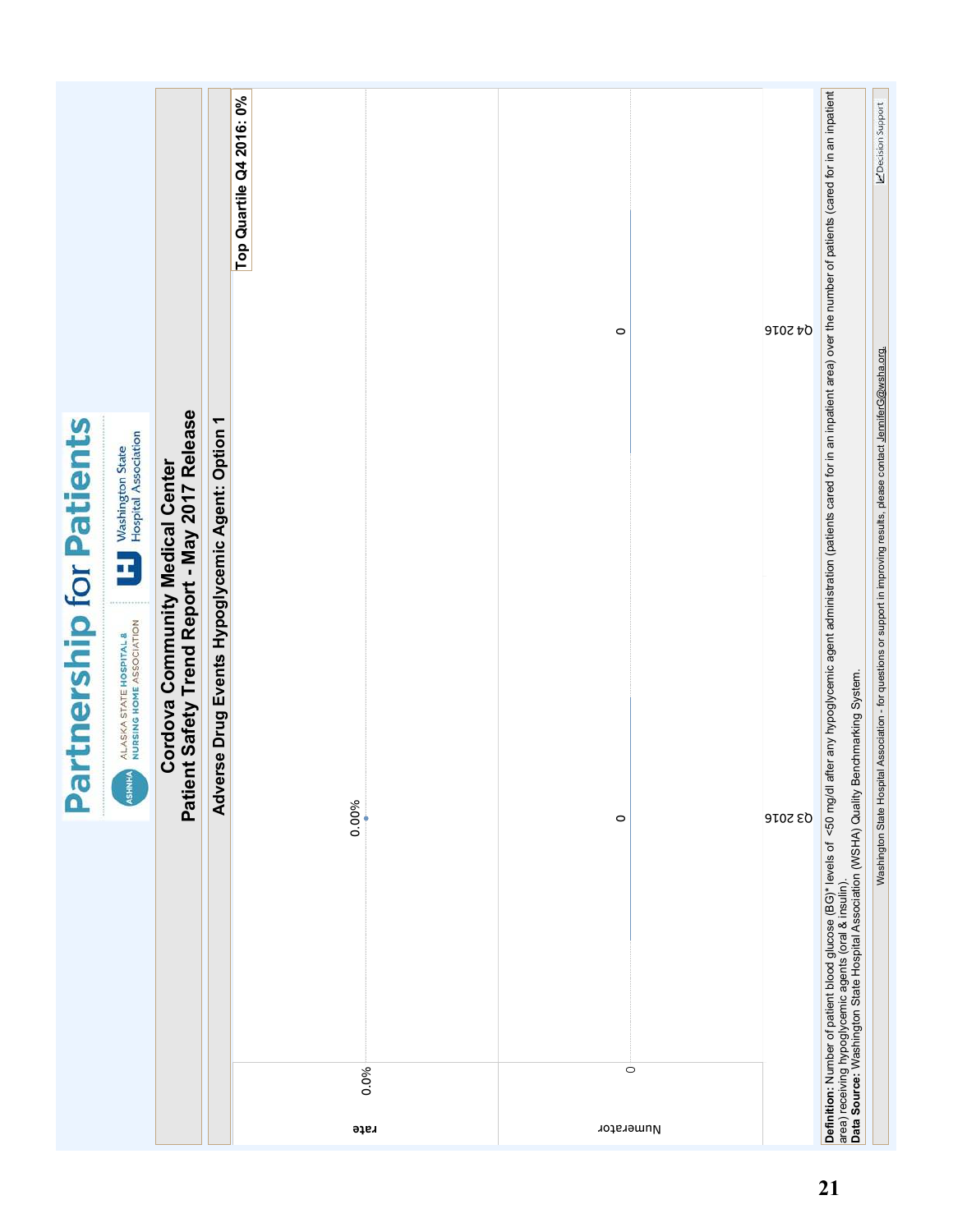| <b>Partnership for Patients</b><br>Washington State<br>Hospital Association<br>I<br>$+ 0 + 1 + 1$<br>ALASKA STATE HOSPITAL &<br>NURSING HOME ASSOCIATION<br>$\mathbf{F}$<br><b>ASHN</b> | Patient Safety Trend Report - May 2017 Release<br><b>Cordova Community Medical Center</b> | Adverse Drug Events Opioids: Option 1 | Top Quartile Q4 2016: 0%<br>0.00%                                                              | $\circ$                               |         | <b>Q4 2016</b> | Definition: Number of patients (cared for in an inpatient area) who received naloxone after any opioid administration over number of patients (cared for in an inpatient area) receiving opioids. Exclusions:<br>naxolone given i | L'Decision Support<br>Washington State Hospital Association - for questions or support in improving results, please contact <u>JenniferG@wsha.org.</u> |
|-----------------------------------------------------------------------------------------------------------------------------------------------------------------------------------------|-------------------------------------------------------------------------------------------|---------------------------------------|------------------------------------------------------------------------------------------------|---------------------------------------|---------|----------------|-----------------------------------------------------------------------------------------------------------------------------------------------------------------------------------------------------------------------------------|--------------------------------------------------------------------------------------------------------------------------------------------------------|
|                                                                                                                                                                                         |                                                                                           |                                       | 0.0%<br>over Total Inpatients Receiving Opioids<br>Percentage of Inpatients Receiving Naloxone | Number Of Patients Receiving Naloxone | $\circ$ |                |                                                                                                                                                                                                                                   |                                                                                                                                                        |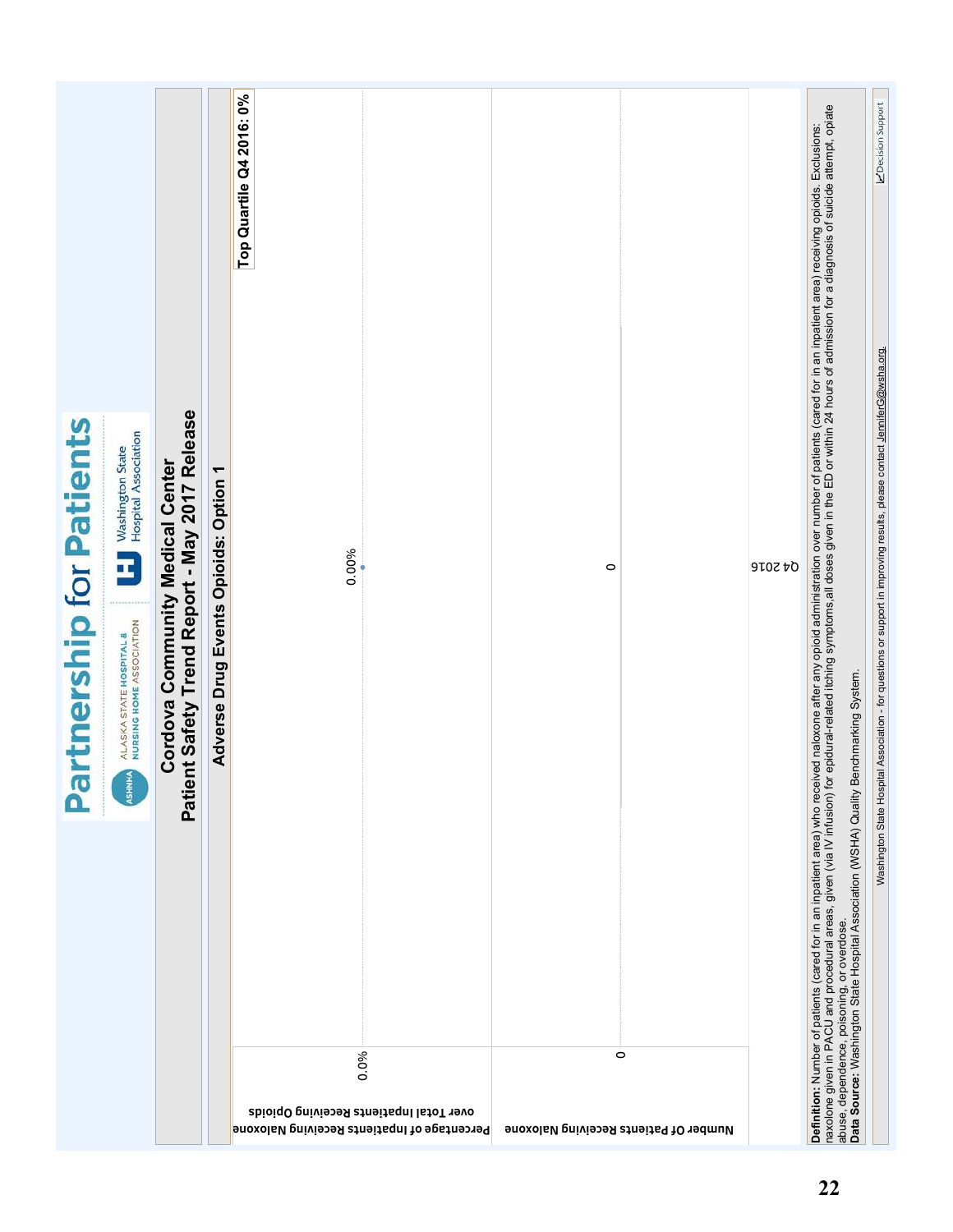| <br>ALASKA STATE HOSPITAL &<br>NURSING HOME ASSOCIATION<br>ASHNHA<br><b>9102 ED</b><br>$\circ$<br>0.00<br>$\circ$<br>$\rm ^{\circ}$ |                                                                                                                                                                                                                  | Top Quartile Q4 2016: 0<br>$-0.00$ | $\circ$ | <b>9107b0</b> |                                                                                                                                                                                                                                                   | L'Decision Support                                                                                                               |
|-------------------------------------------------------------------------------------------------------------------------------------|------------------------------------------------------------------------------------------------------------------------------------------------------------------------------------------------------------------|------------------------------------|---------|---------------|---------------------------------------------------------------------------------------------------------------------------------------------------------------------------------------------------------------------------------------------------|----------------------------------------------------------------------------------------------------------------------------------|
|                                                                                                                                     | Patient Safety Trend Report - May 2017 Release<br>Partnership for Patients<br>Washington State<br>Hospital Association<br>Inpatient Falls with Injury Rate (NQF 0202)<br><b>Cordova Community Medical Center</b> |                                    |         |               | <b>Definition:</b> National Database of Nursing Quality Indicators/Collaborative Alliance for Nursing Outcomes (CALNOC) and NQF 0202, number of falls with an injury level of minor or greater per 1,000 patient<br><mark>Data Source:</mark> Was | Washington State Hospital Association - for questions or support in improving results, please contact <u>JenniferG@wsha.org.</u> |